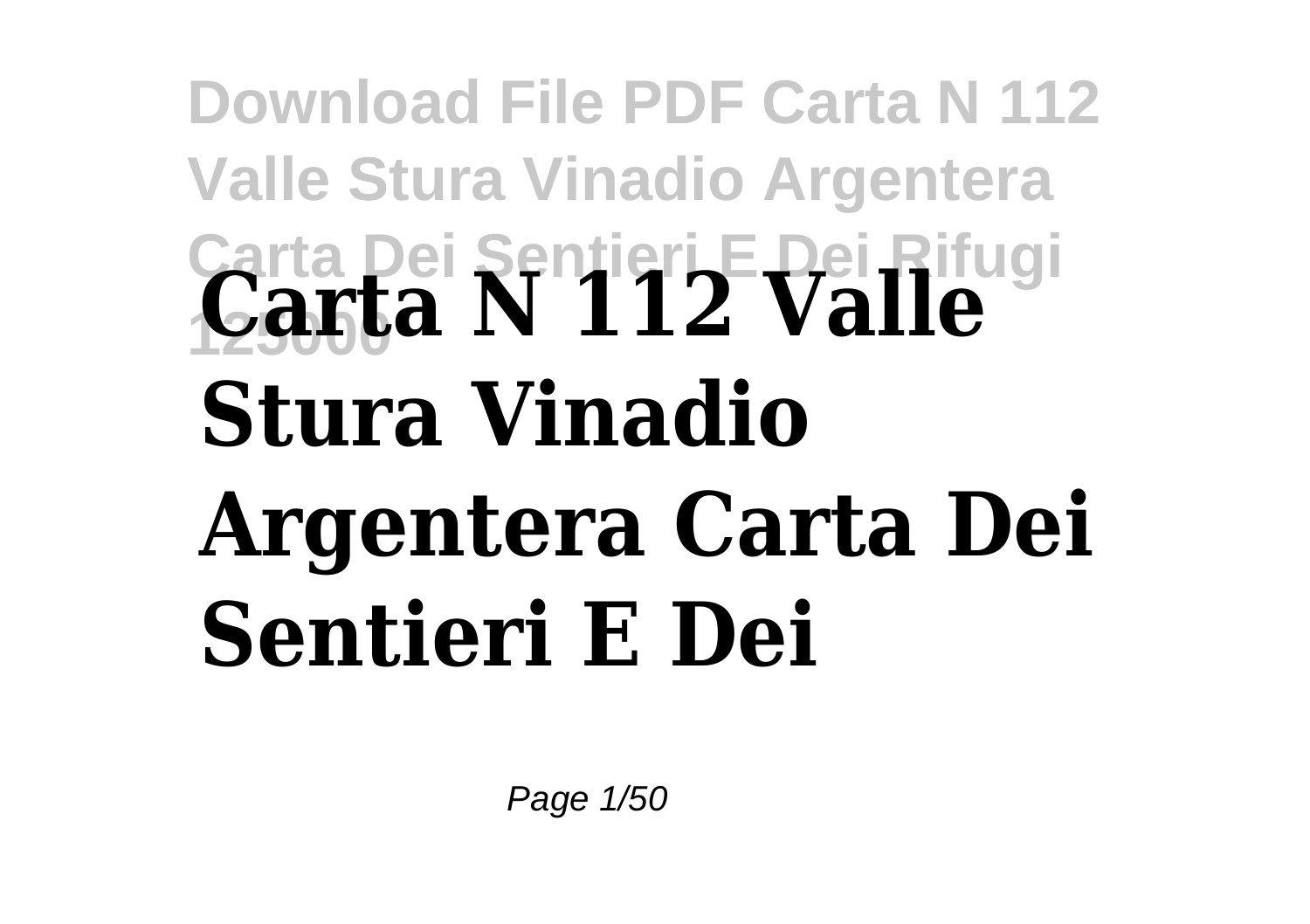**Download File PDF Carta N 112**

## **Valle Stura Vinadio Argentera Carta Dei Sentieri E Dei Rifugi Rifugi 125000**

**125000 «Archeologia Medievale» pubblica contributi originali riguardanti l'archeologia postclassica, la storia della cultura materiale in età preindustriale e le scienze applicate**

Page 2/50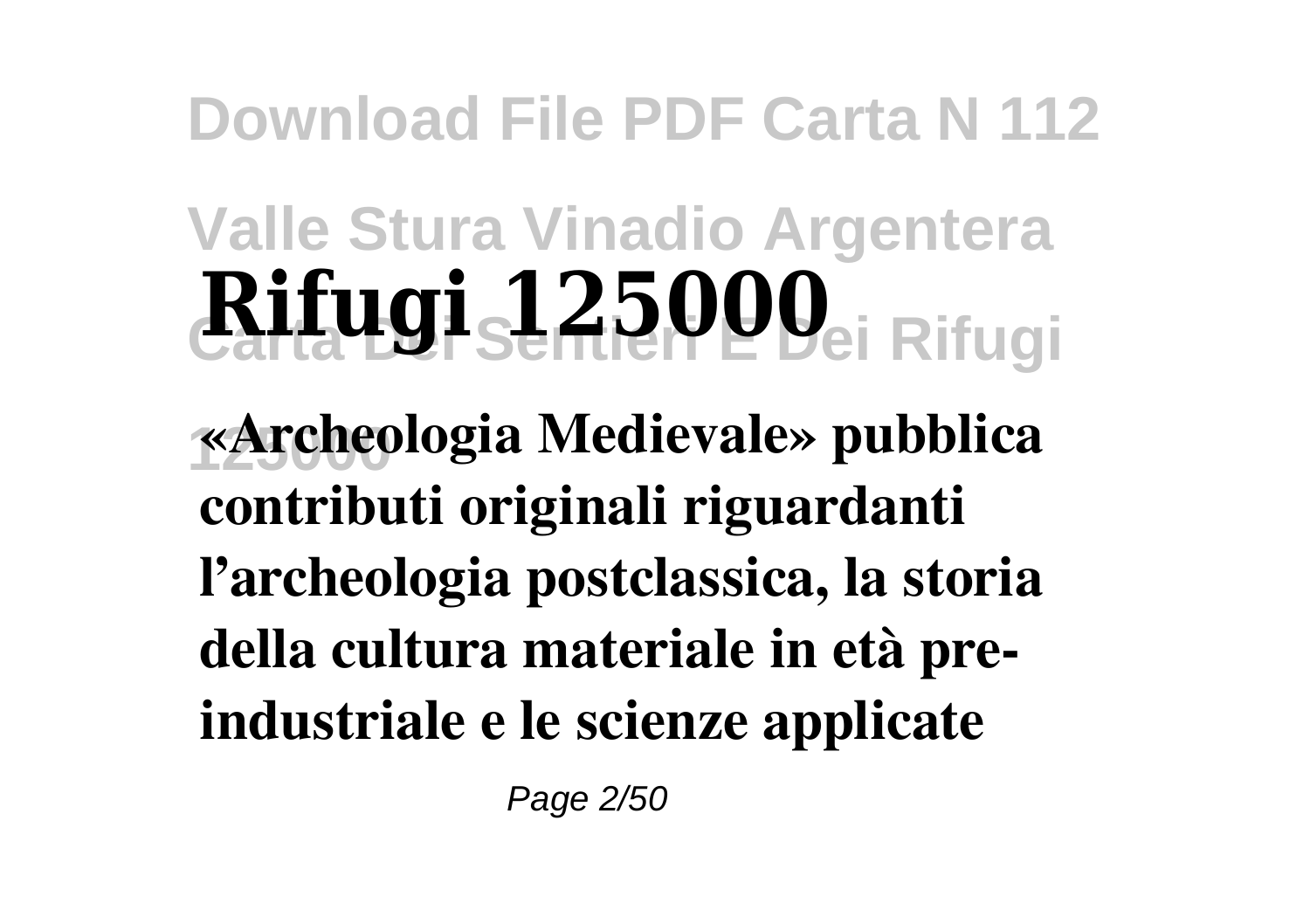**Download File PDF Carta N 112 Valle Stura Vinadio Argentera Carta Dei Sentieri E Dei Rifugi nella forma di saggi e studi originali; 125000 relazioni preliminari di scavo; contributi critici su libri, articoli, ritrovamenti, ecc. Vengono pubblicati sia testi in italiano che in altre lingue. Nella sezione Saggi di questo numero sono presenti**

Page 3/50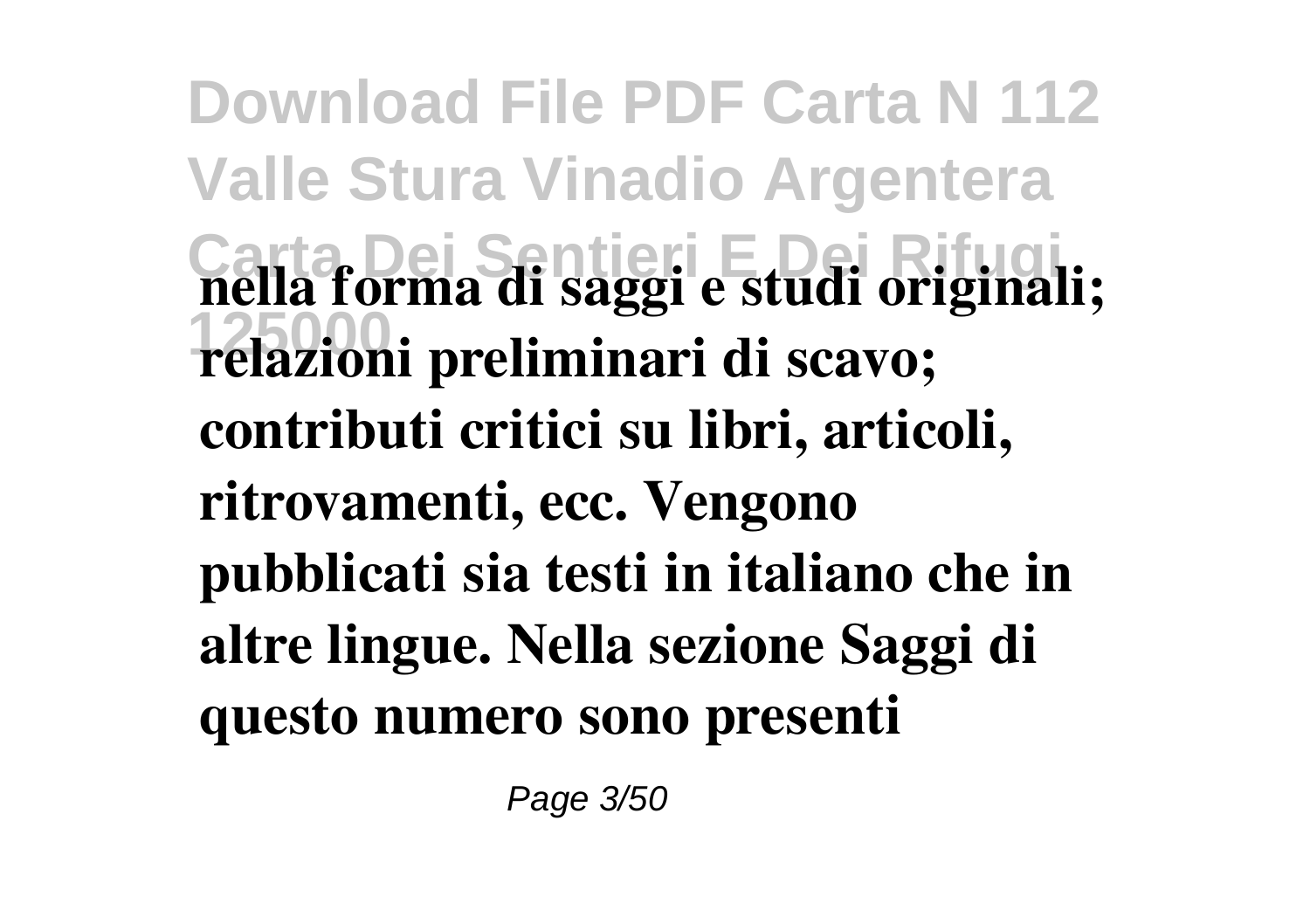**Download File PDF Carta N 112 Valle Stura Vinadio Argentera Contributi sull'evoluzione delle ville 125000 romane nel tardo-antico, sulla ricognizioni topografiche ed archeologiche nella Campagna Romana e sul metodo di interpretazione dei resti materiali della produzione di campane.**

Page 4/50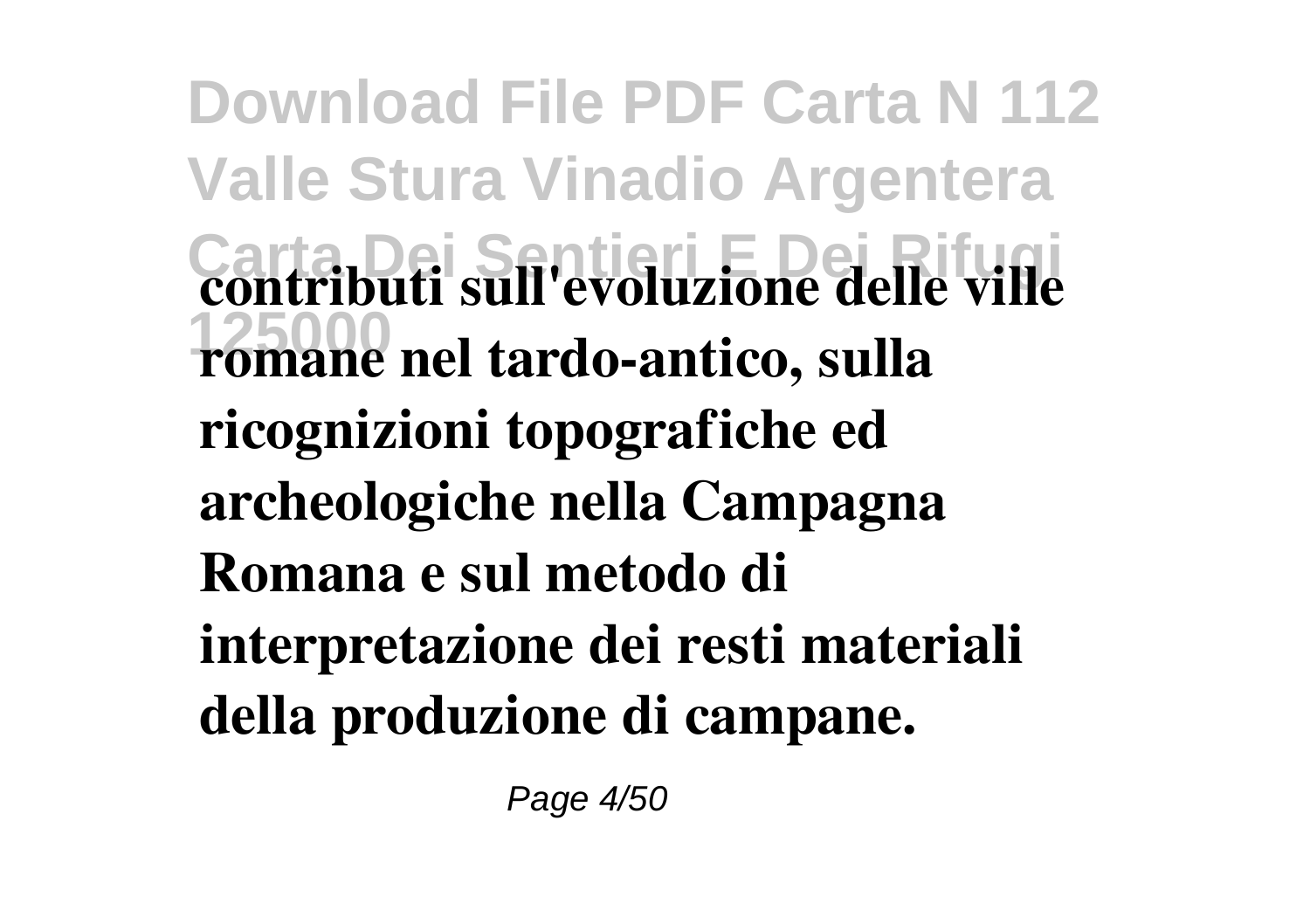**Download File PDF Carta N 112 Valle Stura Vinadio Argentera Carta Dei Sentieri E Dei Rifugi As pharmaceutical companies look 125000 to develop single enantiomers as drug candidates, chemists are increasingly faced with the problems associated with this subclass of organic synthesis. "The Handbook of Chiral Chemicals, Second**

Page 5/50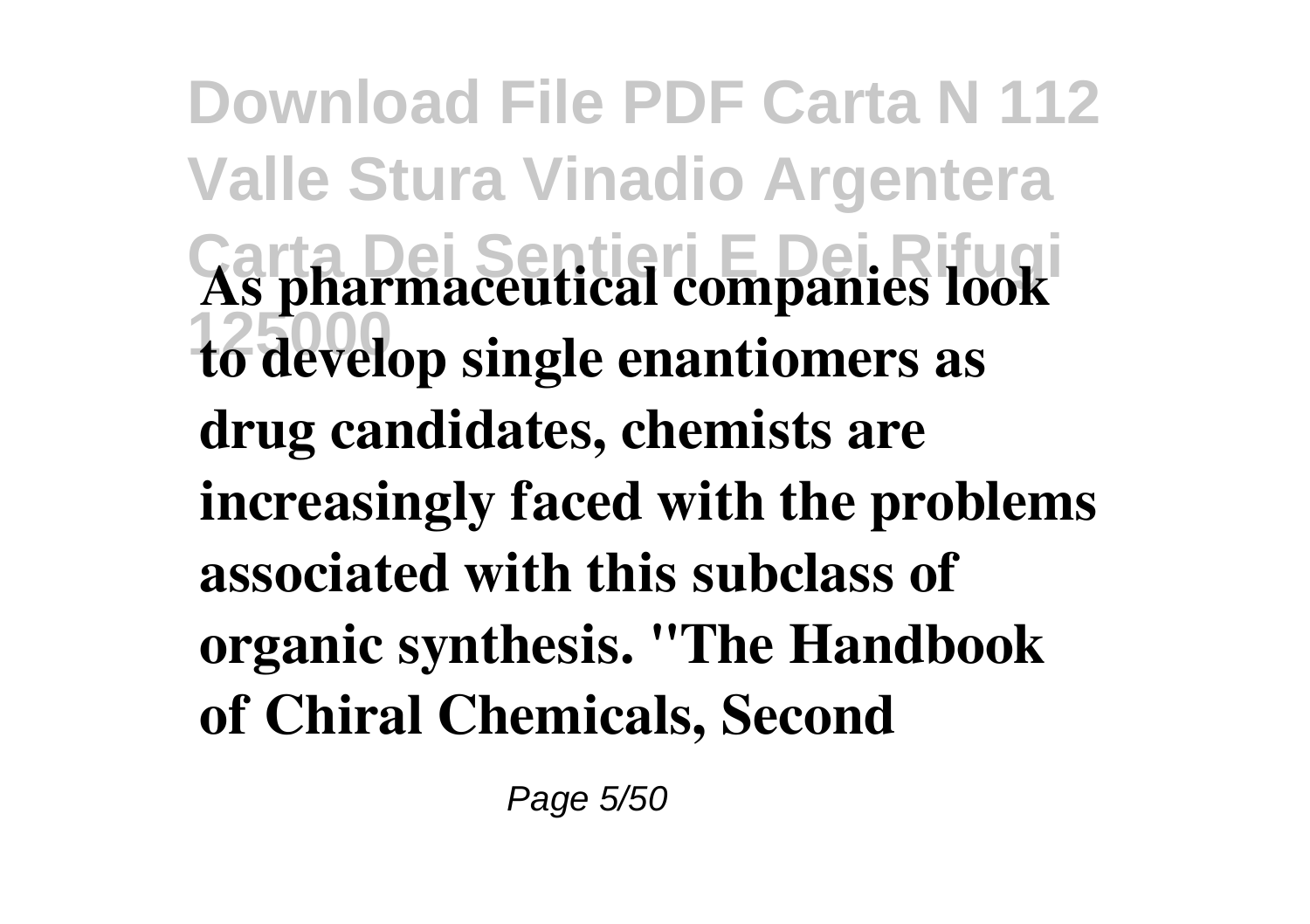**Download File PDF Carta N 112 Valle Stura Vinadio Argentera Edition" highlights the problems** gi **125000 associated with the production of chiral compounds on a commercial scale. The handbook fir Beach Management Tools - Concepts, Methodologies and Case Studies**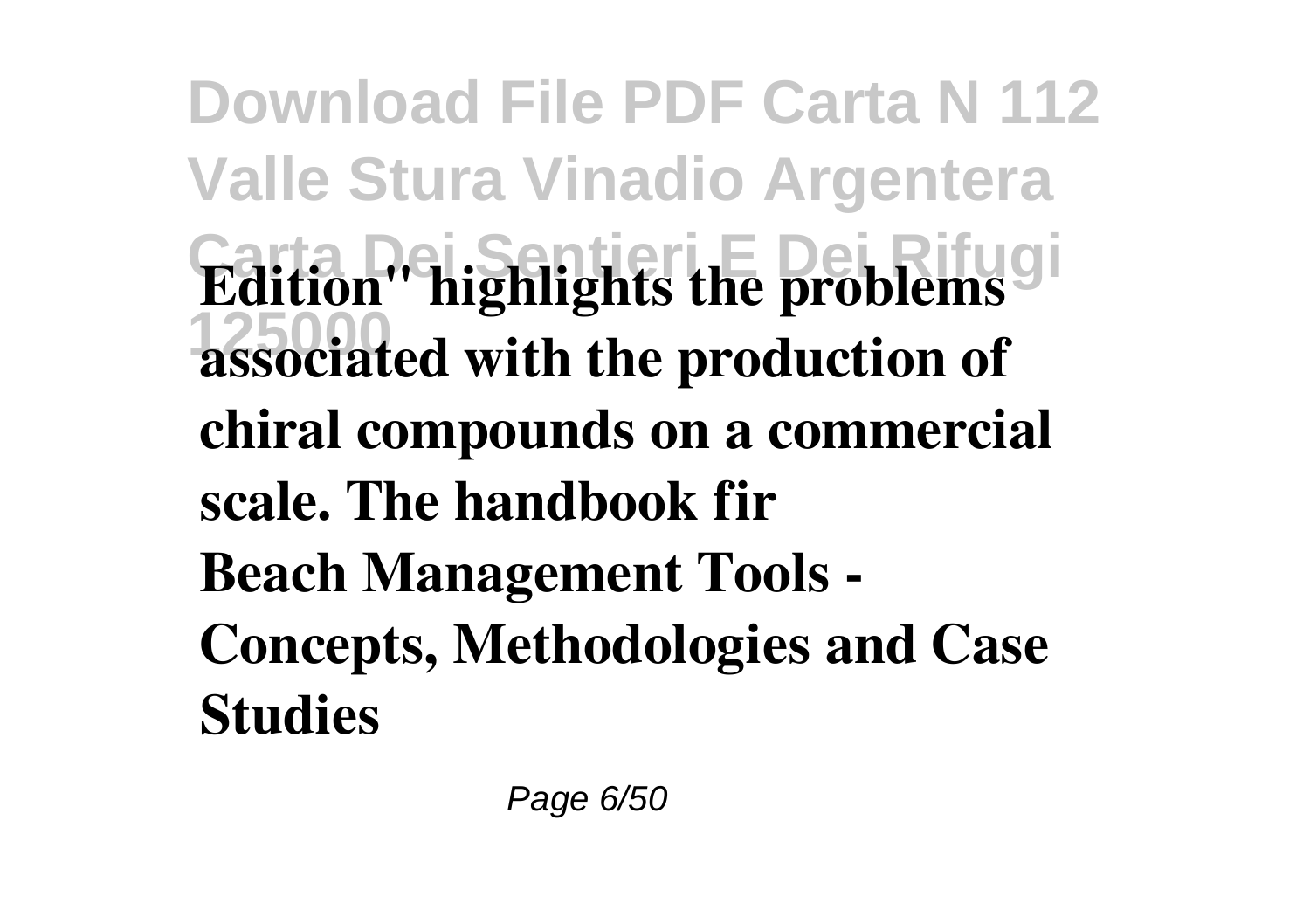**Download File PDF Carta N 112 Valle Stura Vinadio Argentera Concerning High Treason, and 1250** Other Pleas of the Crown, and **Criminal Causes Publications Urban Design, Military Culture, and the Creation of the Absolutist Capital**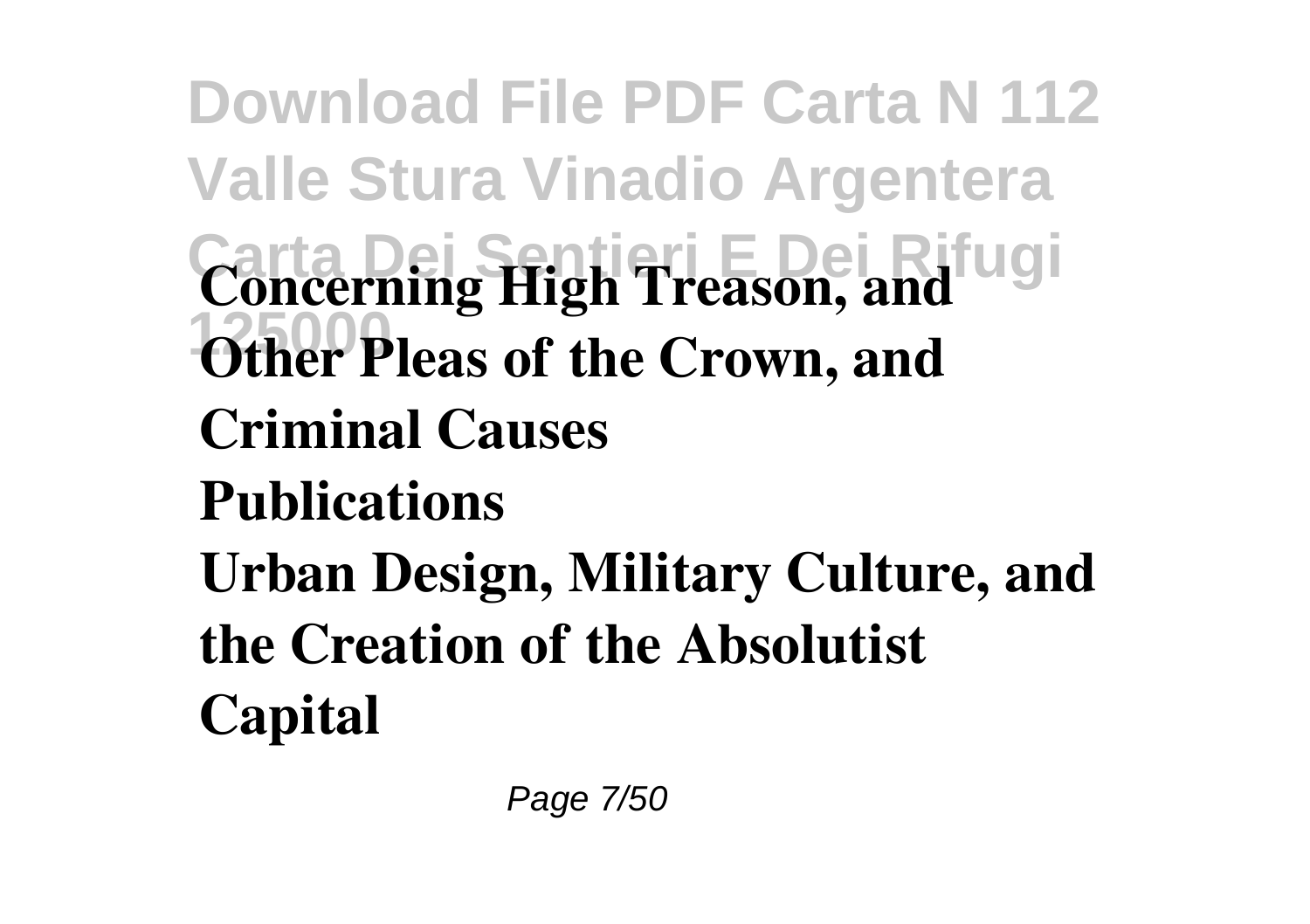**Download File PDF Carta N 112 Valle Stura Vinadio Argentera** Geomorphological Mapping Rifugi **125000 Geomorphological Mapping: a professional handbook of techniques and applications is a new book targeted at academics and practitioners who use, or wish to utilise, geomorphological mapping within their work.** Page 8/50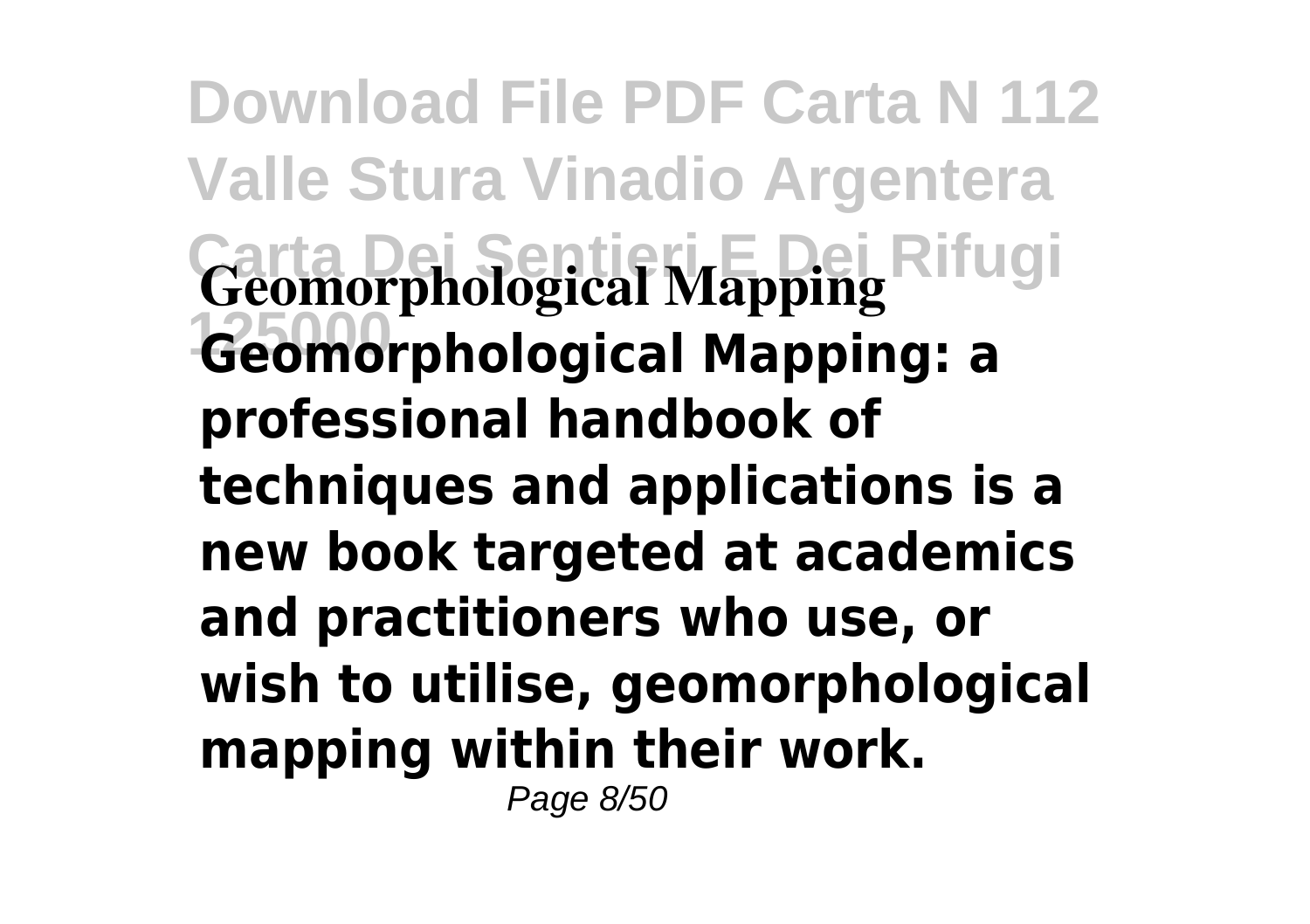**Download File PDF Carta N 112 Valle Stura Vinadio Argentera Carta Dei Sentieri E Dei Rifugi Synthesising for the first time an historical perspective to geomorphological mapping, field based and digital tools and techniques for mapping and an extensive array of case studies from academics and professionals active in the area.** Page 9/50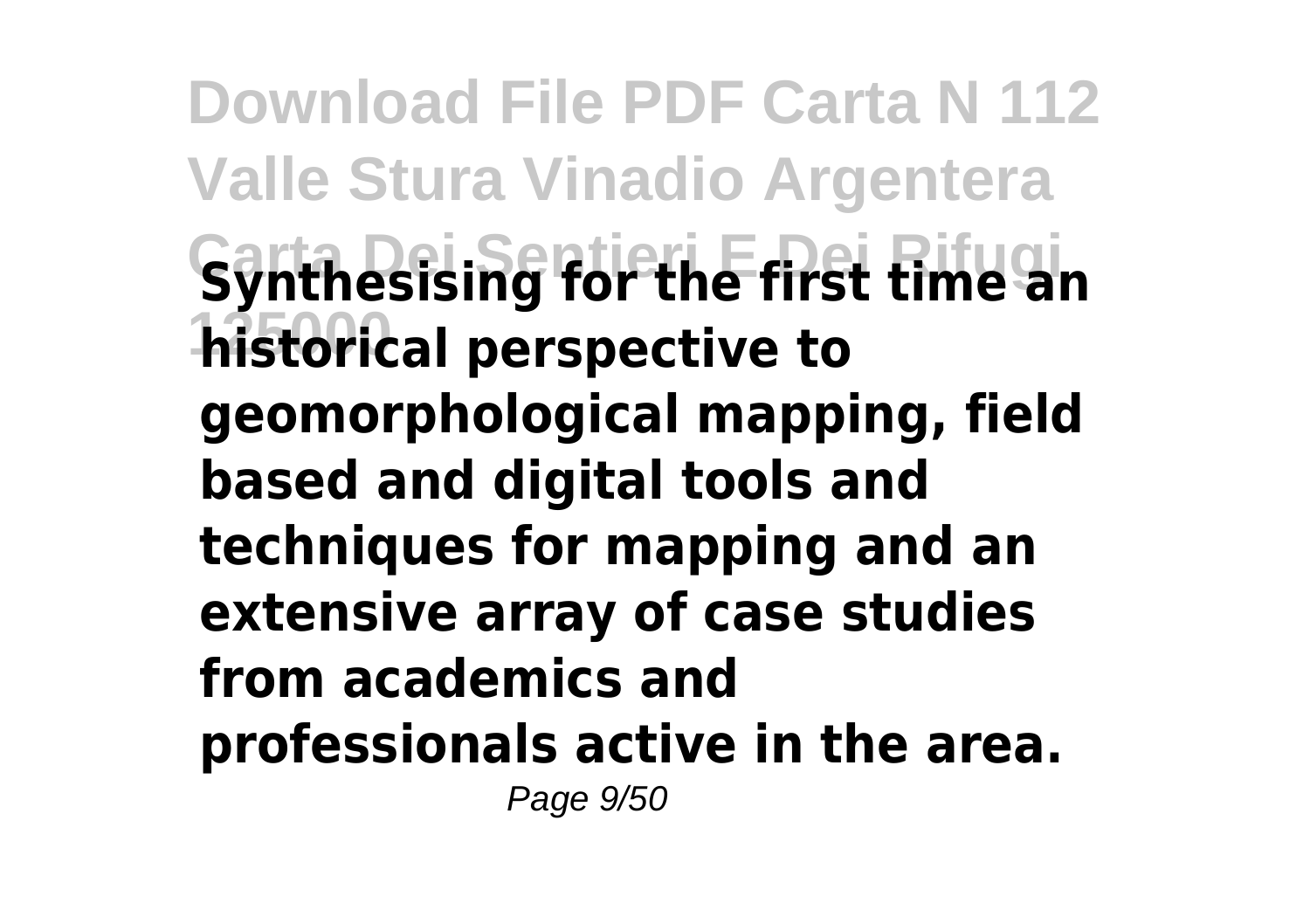**Download File PDF Carta N 112 Valle Stura Vinadio Argentera Carta Dei Sentieri E Dei Rifugi Those active in geomorphology, 125000 engineering geology, reinsurance, Environmental Impact Assessors, and allied areas, will find the text of immense value. Growth of interest in geomorphological mapping and currently no texts** Page 10/50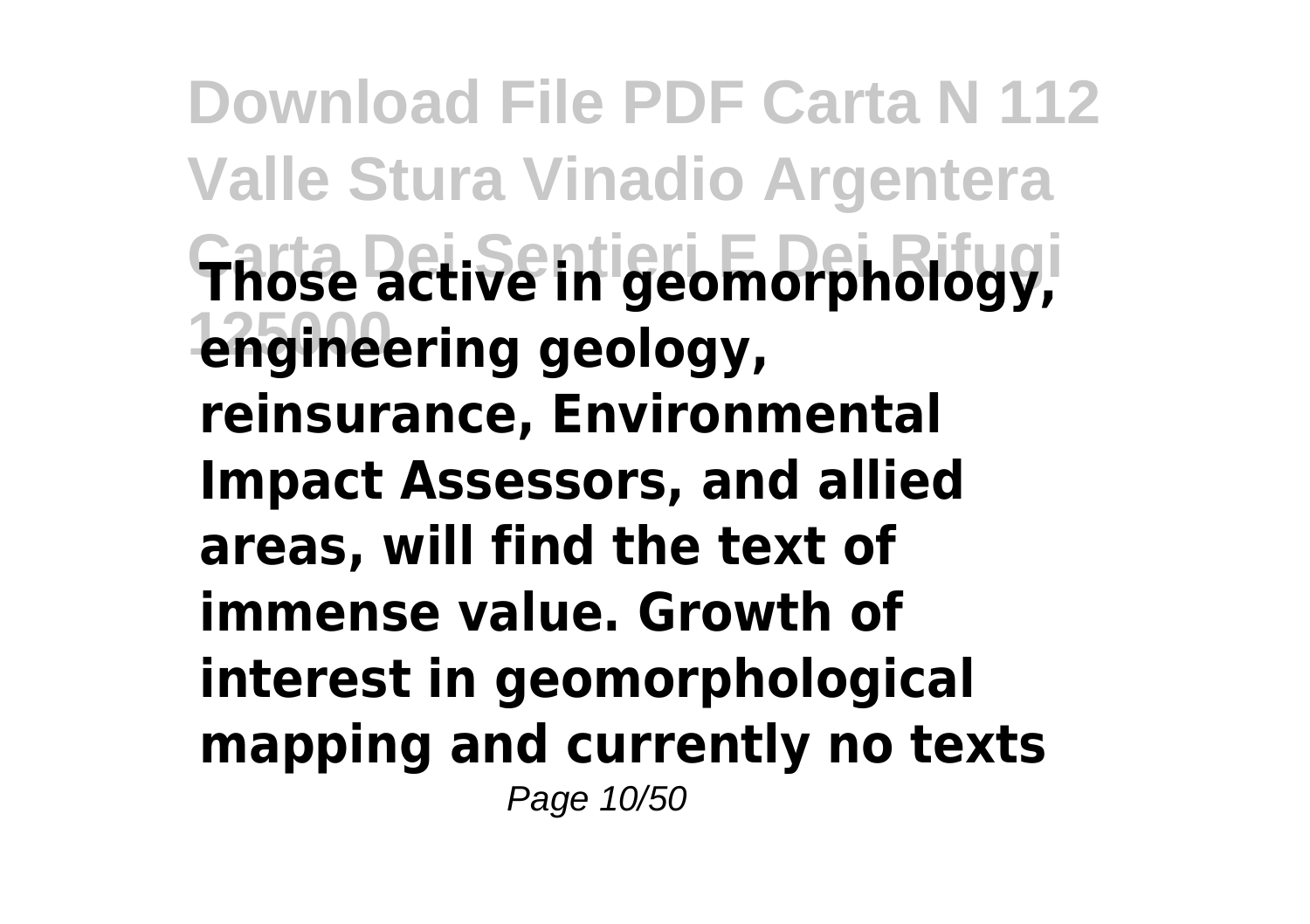**Download File PDF Carta N 112 Valle Stura Vinadio Argentera Carta Dei Sentieri E Dei Rifugi comprehensively cover this topic 12xtensive case studies that will appeal to professionals, academics and students (with extensive use of diagrams, potentially colour plates) Brings together material on digital mapping (GIS and remote** Page 11/50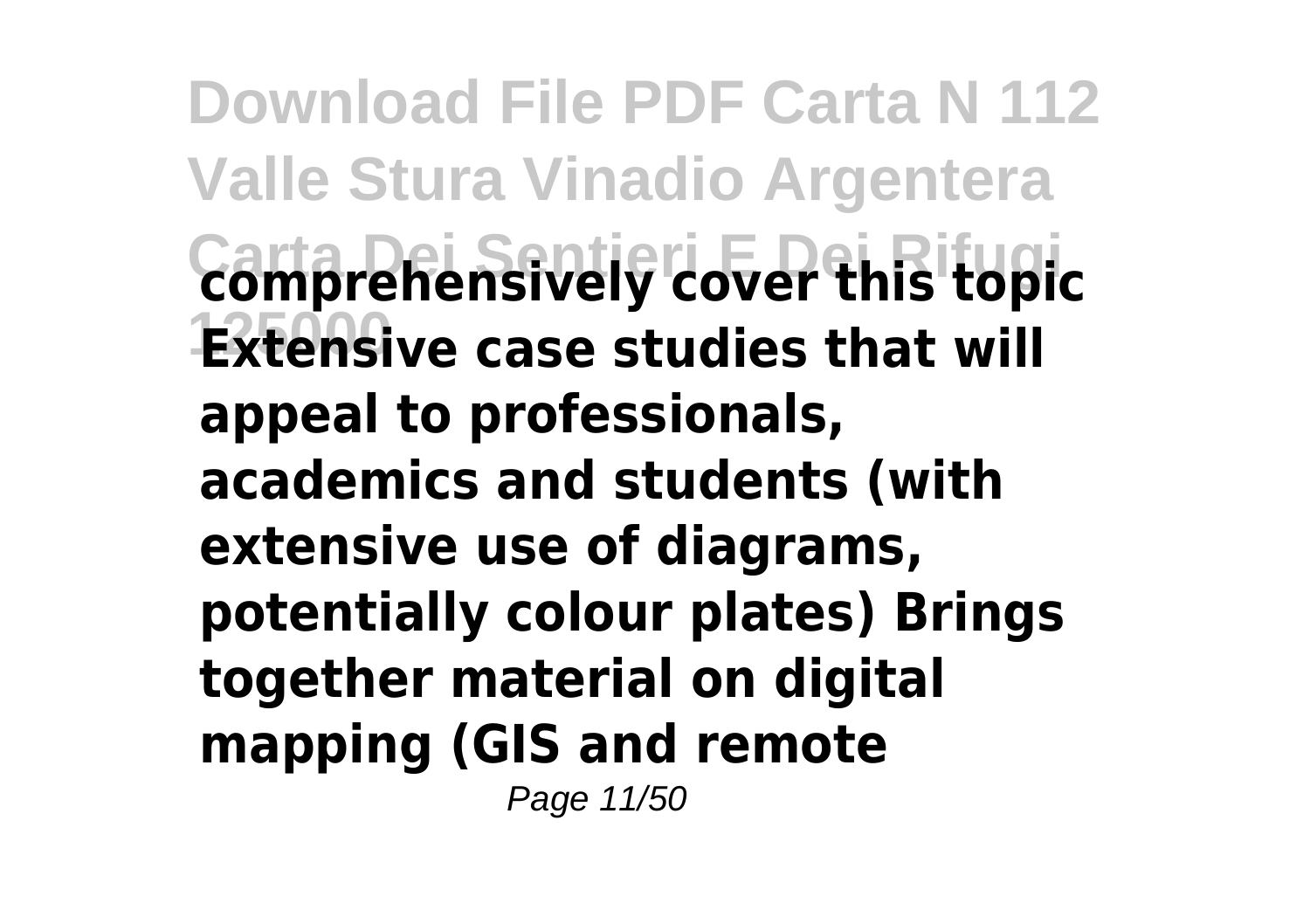**Download File PDF Carta N 112 Valle Stura Vinadio Argentera Carta Dei Sentieri E Dei Rifugi sensing), cartography and data 125000 sources with a focus on modern technologies (including GIS, remote sensing and digital terrain analysis) Provides readers with summaries of current advances in methodological/technical aspects** Page 12/50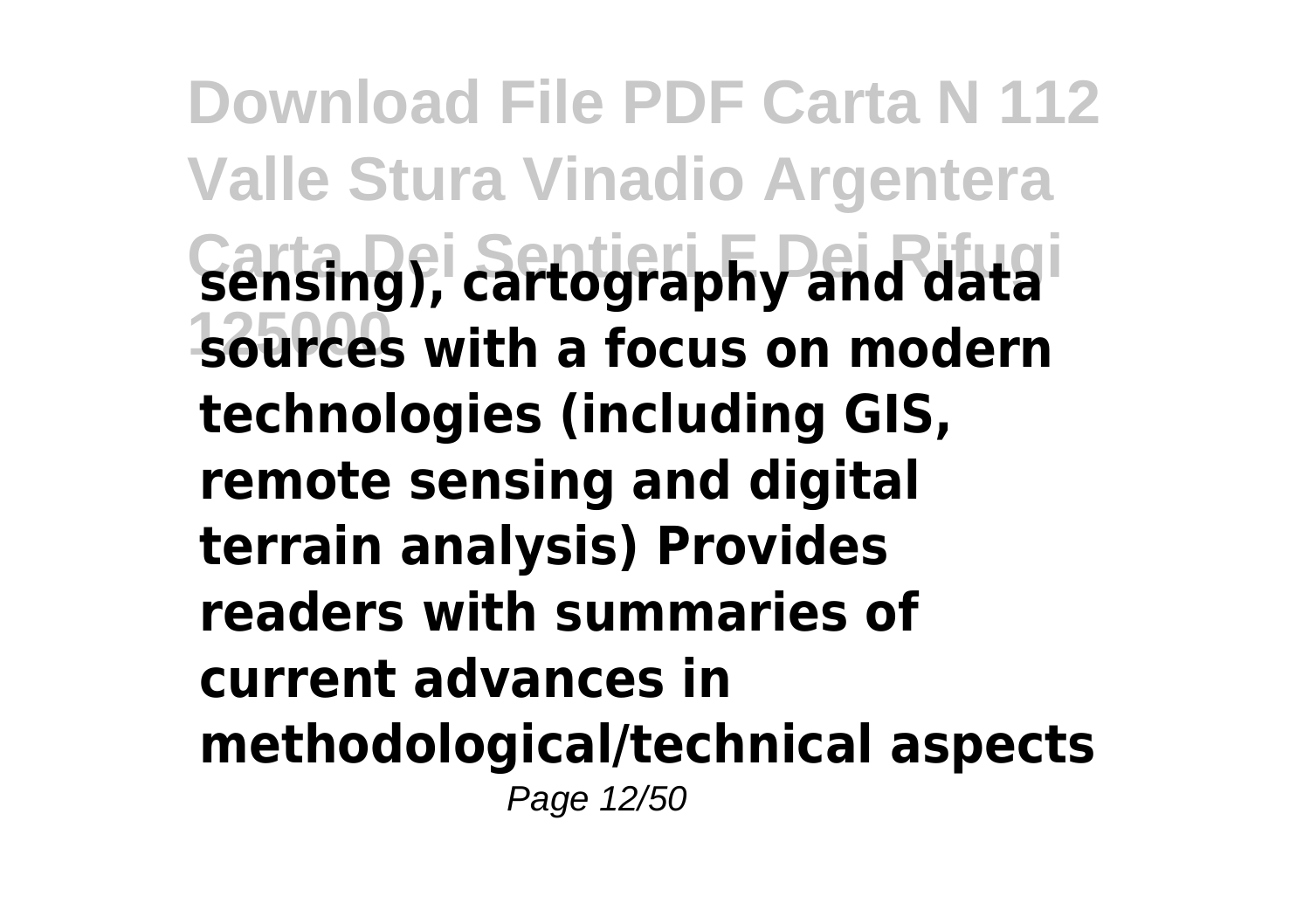**Download File PDF Carta N 112 Valle Stura Vinadio Argentera** Accompanied by electronic ifugi **125000 resources for digital mapping The Soils of Italy is the first comprehensive book on Italian pedology in seventy years. Taking advantage of the authors' large experience and of the most up-to-date information and**

Page 13/50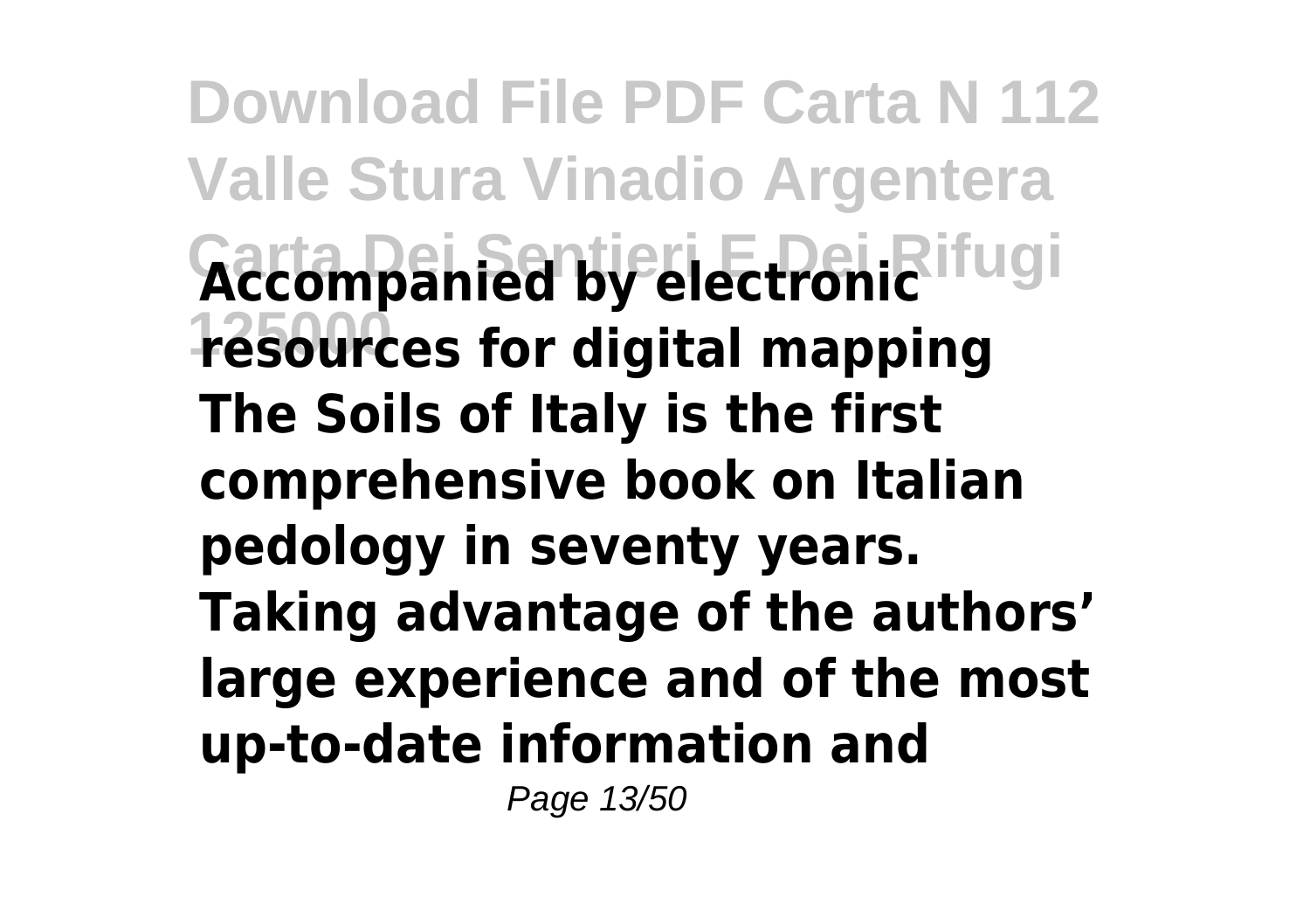**Download File PDF Carta N 112 Valle Stura Vinadio Argentera Carta Dei Sentieri E Dei Rifugi technology, this book treats the** *main soil types of Italy, their* **diffusion, their functions, ecological use, and the threats to which they are subjected during centuries of intensive management. It also deals with future scenarios of the**

Page 14/50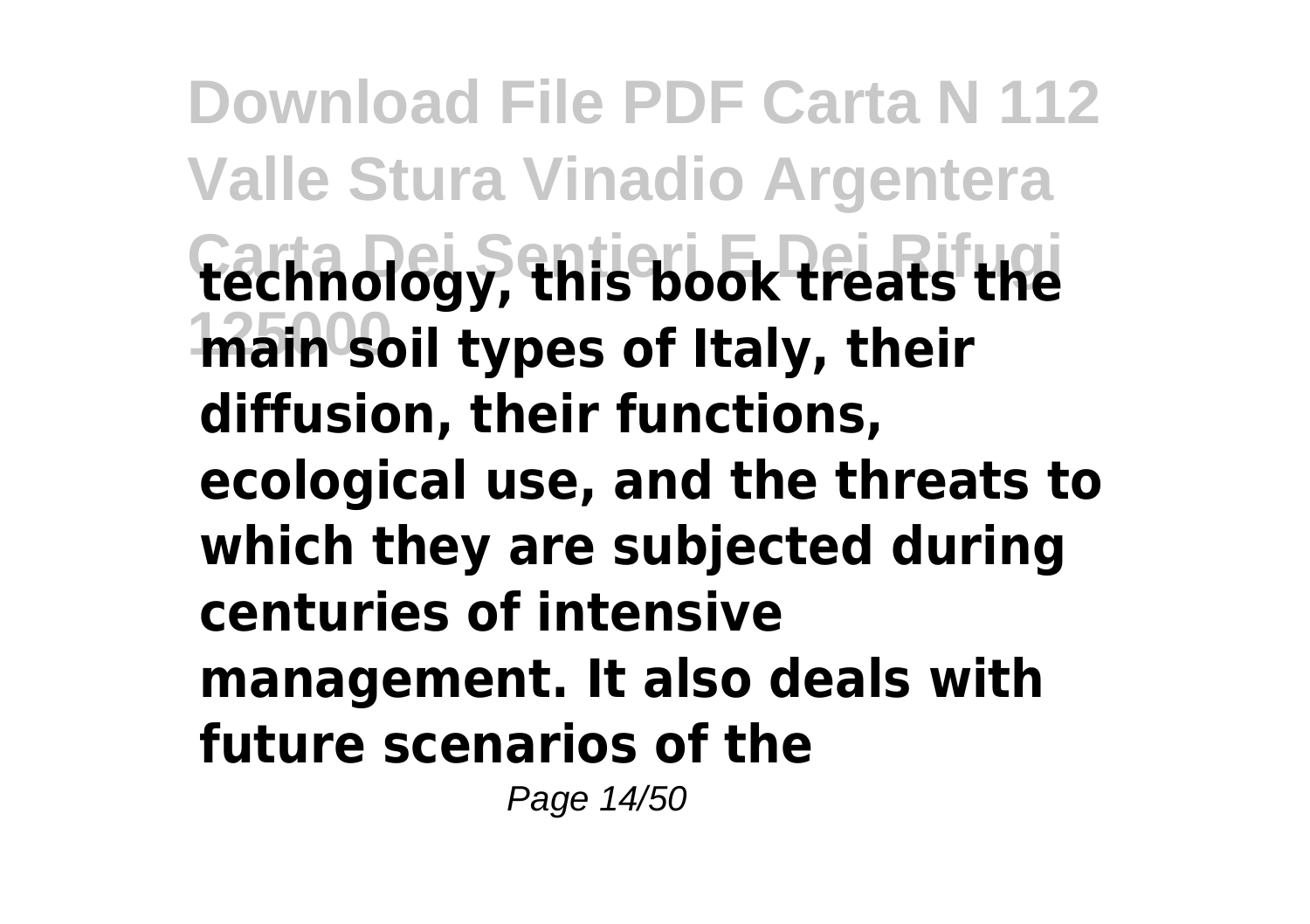**Download File PDF Carta N 112 Valle Stura Vinadio Argentera Carta Dei Sentieri E Dei Rifugi relationships between soil 125000 science and other disciplines, such as urban development, medicine, economics, sociology, and archaeology. The description of the soils is accompanied by a complete set of data, pictures and maps, including benchmark** Page 15/50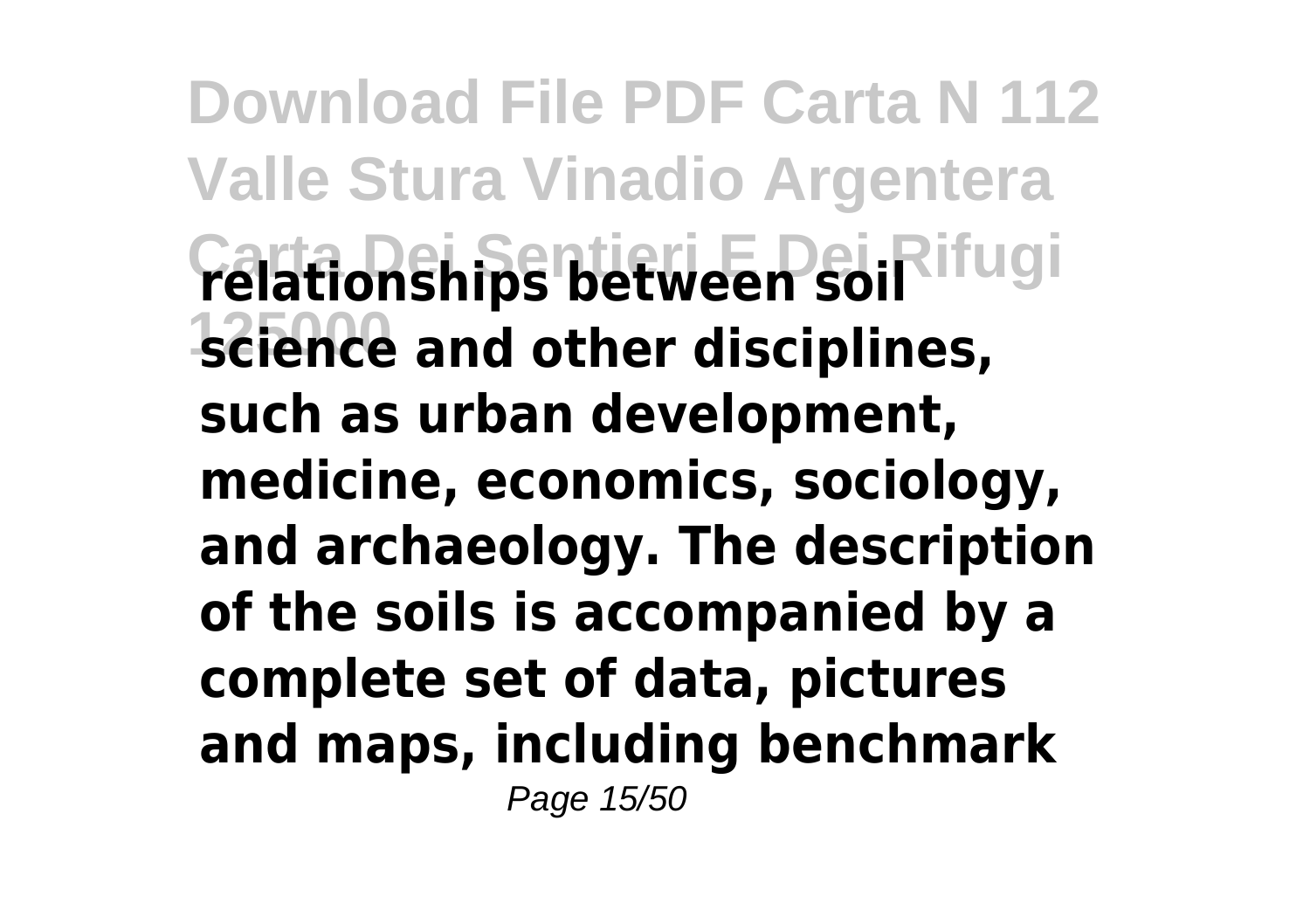**Download File PDF Carta N 112 Valle Stura Vinadio Argentera Carta Dei Sentieri E Dei Rifugi profiles. Factors of soil formation 125000 are also treated, making use of new, unpublished data and elaborations. The book also includes a history of pedological research in Italy, spanning over a century. The Frontiers of Language and**

Page 16/50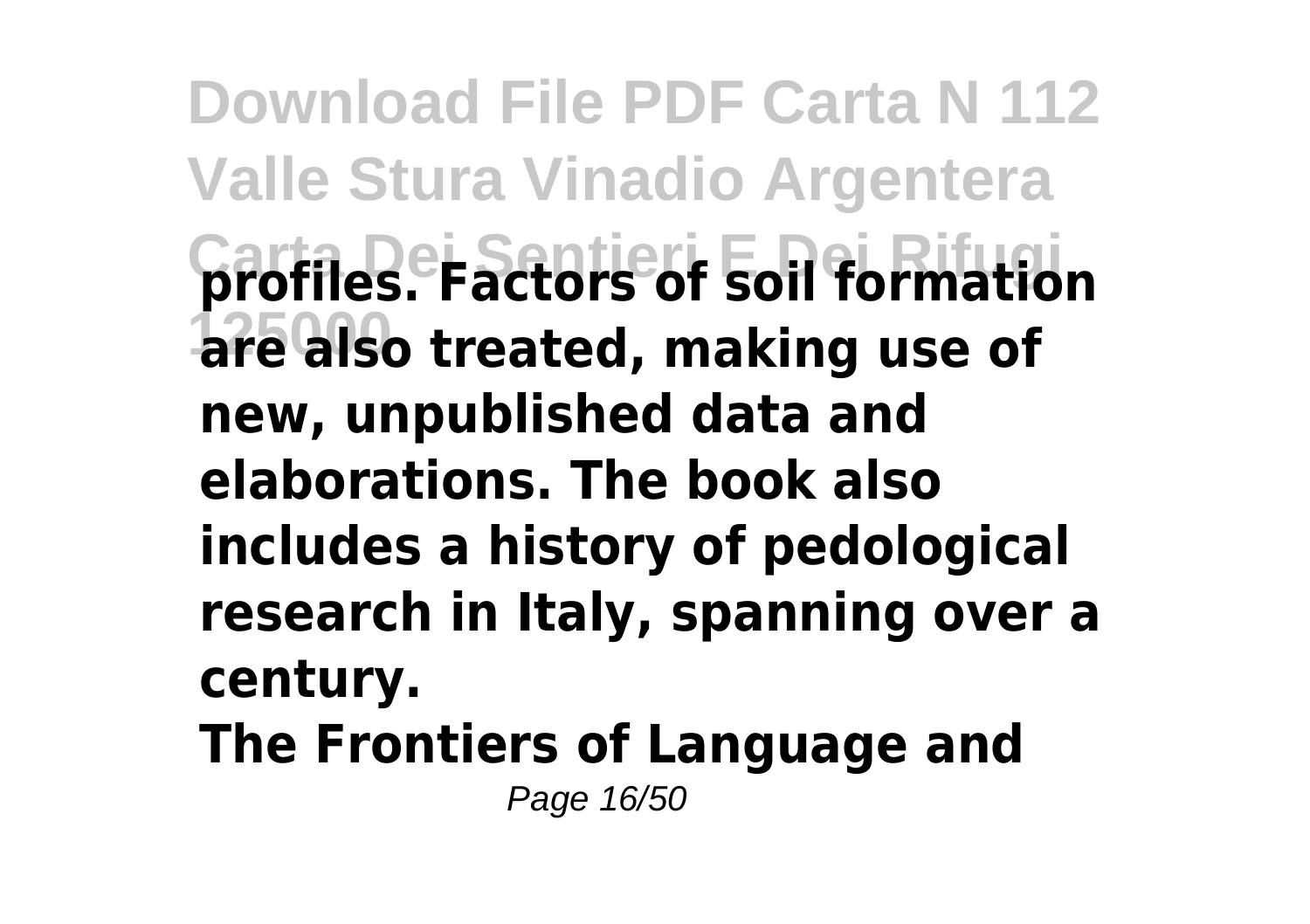**Download File PDF Carta N 112 Valle Stura Vinadio Argentera Nationality in Europe** Dei Rifugi **125000 PrPSc Prions: State of the Art Bibliografia Italiana. [Gruppo D] Agricoltura Storia dell' antica Torino, "Julia Augusta Taurinorum" Atti della Giunta per la inchiesta agraria e sulle condizioni della** Page 17/50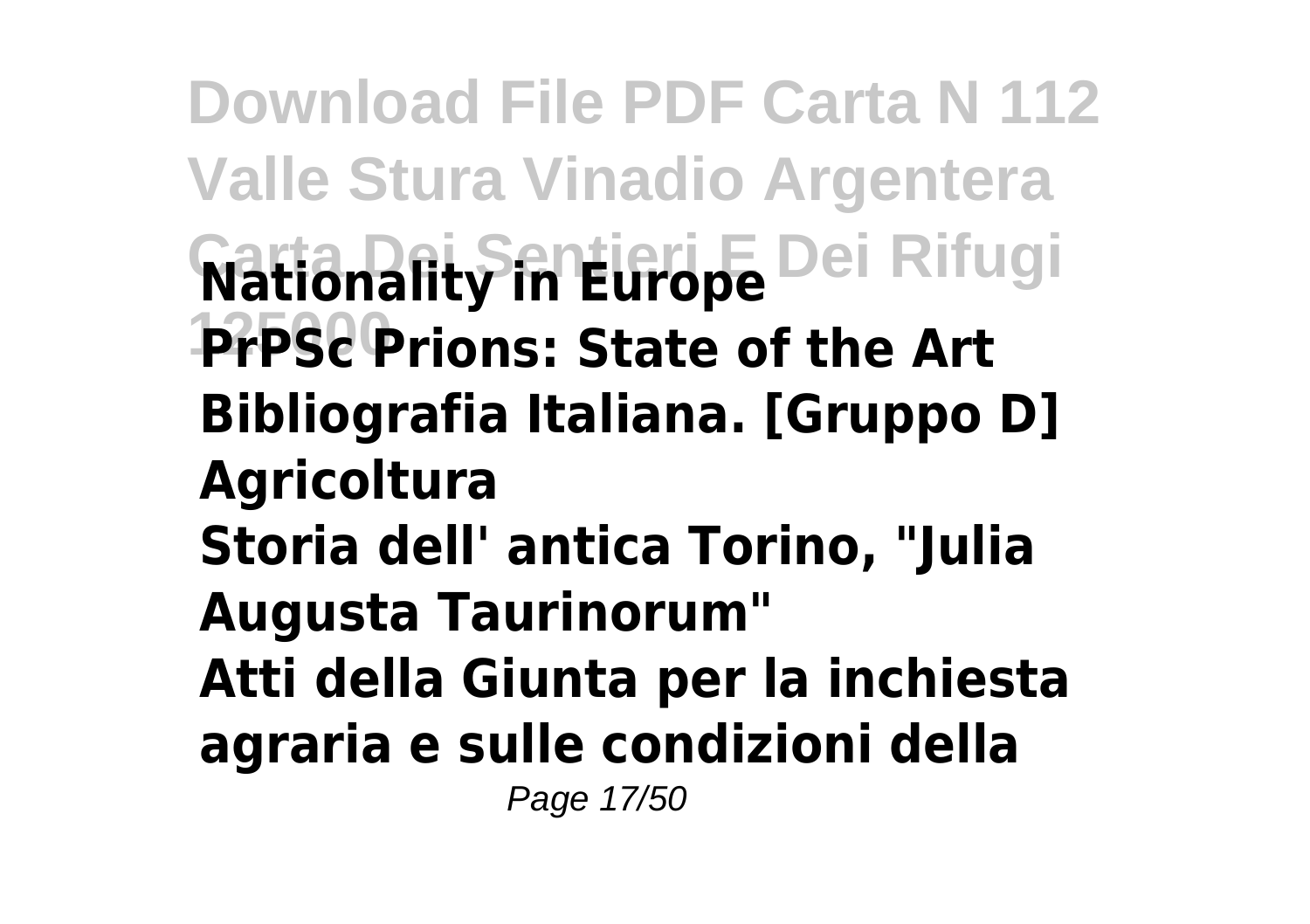**Download File PDF Carta N 112 Valle Stura Vinadio Argentera Carta Dei Sentieri E Dei Rifugi classe agricola 125000** *This book is a printed edition of the Special Issue "PrP prions: state of the art" that was published in Pathogens This four-volume catalogue, published 1848-54, provides* Page 18/50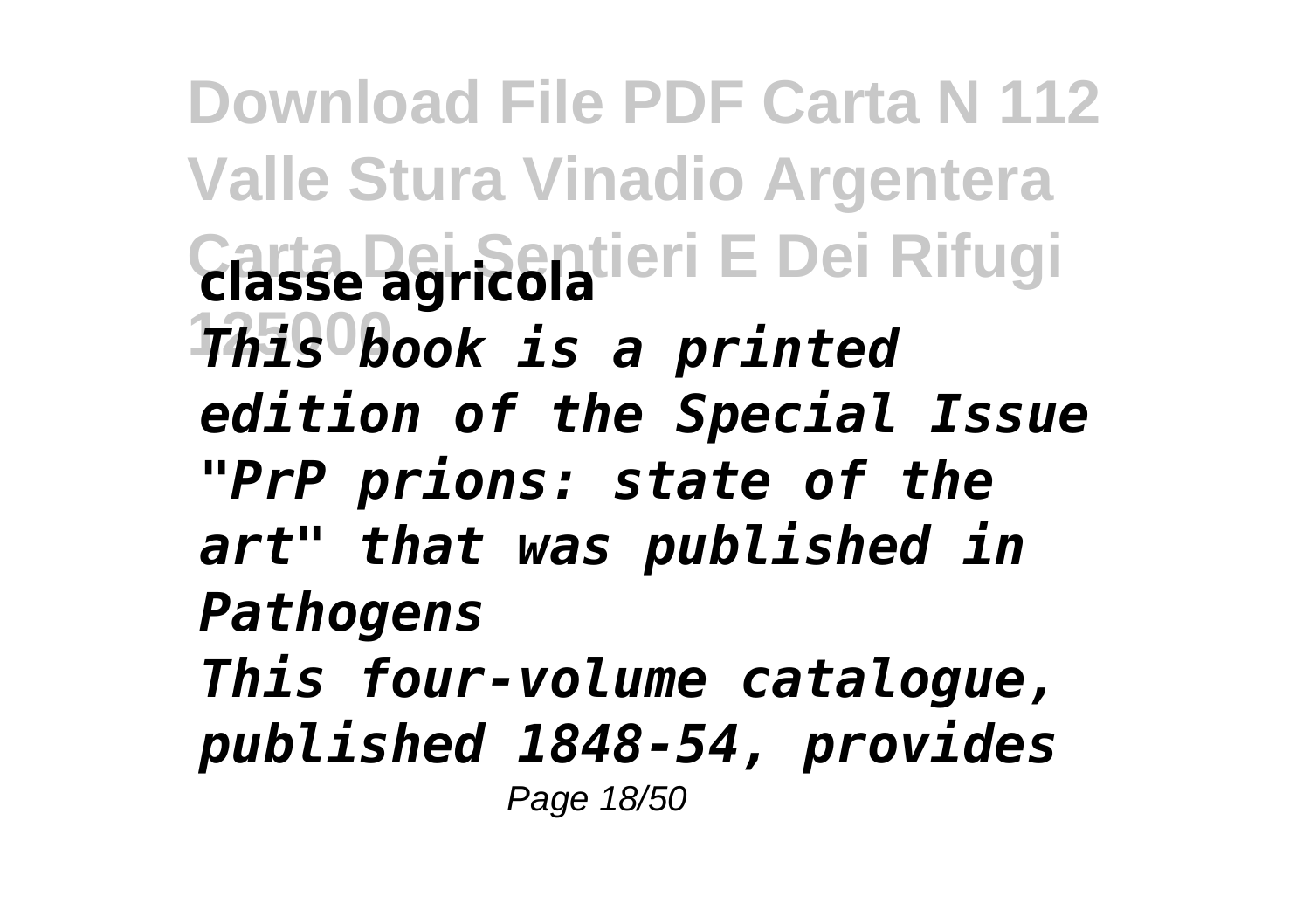**Download File PDF Carta N 112 Valle Stura Vinadio Argentera Carta Dei Sentieri E Dei Rifugi** *an extensive list of the* **125000** *zoological and geological literature available at the time.*

*A General Catalogue of All Books, Tracts, and Memoirs on Zoology and Geology Bibliographia Zoologiae Et* Page 19/50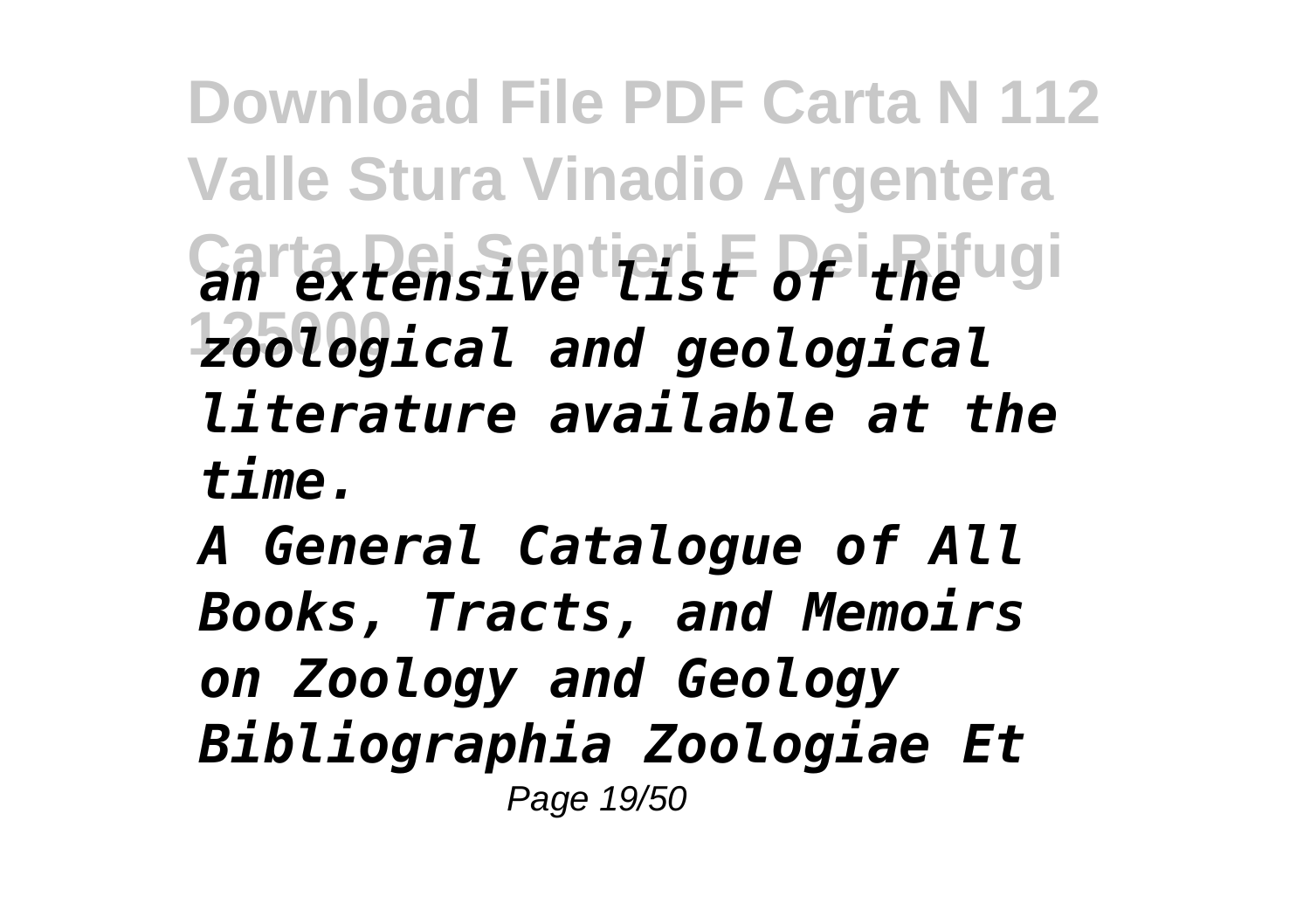**Download File PDF Carta N 112 Valle Stura Vinadio Argentera Carta Dei Sentieri E Dei Rifugi** *Geologiae* **125000** *Gran dizionario corografico dell'Europa scritta sulla fede de' vetusti autori e delle sue iscrizioni e mura The French Revolution as a Moment of Respatialization* Page 20/50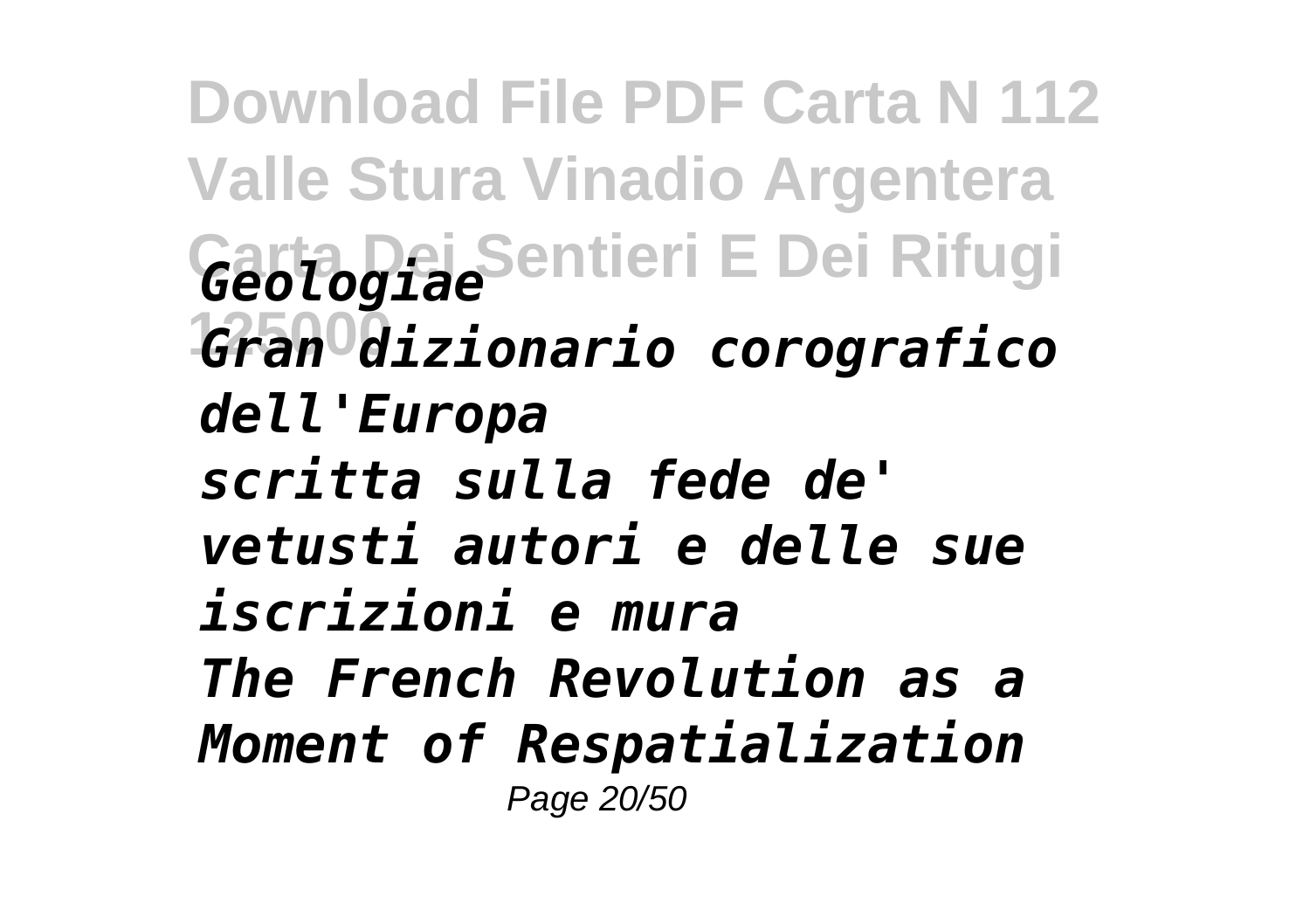**Download File PDF Carta N 112 Valle Stura Vinadio Argentera Carta Dei Sentieri E Dei Rifugi** The French Revolution has **125000** primarily been understood as a national event that also had a lasting impact in Europe and in the Atlantic world. Recently, historiography has Page 21/50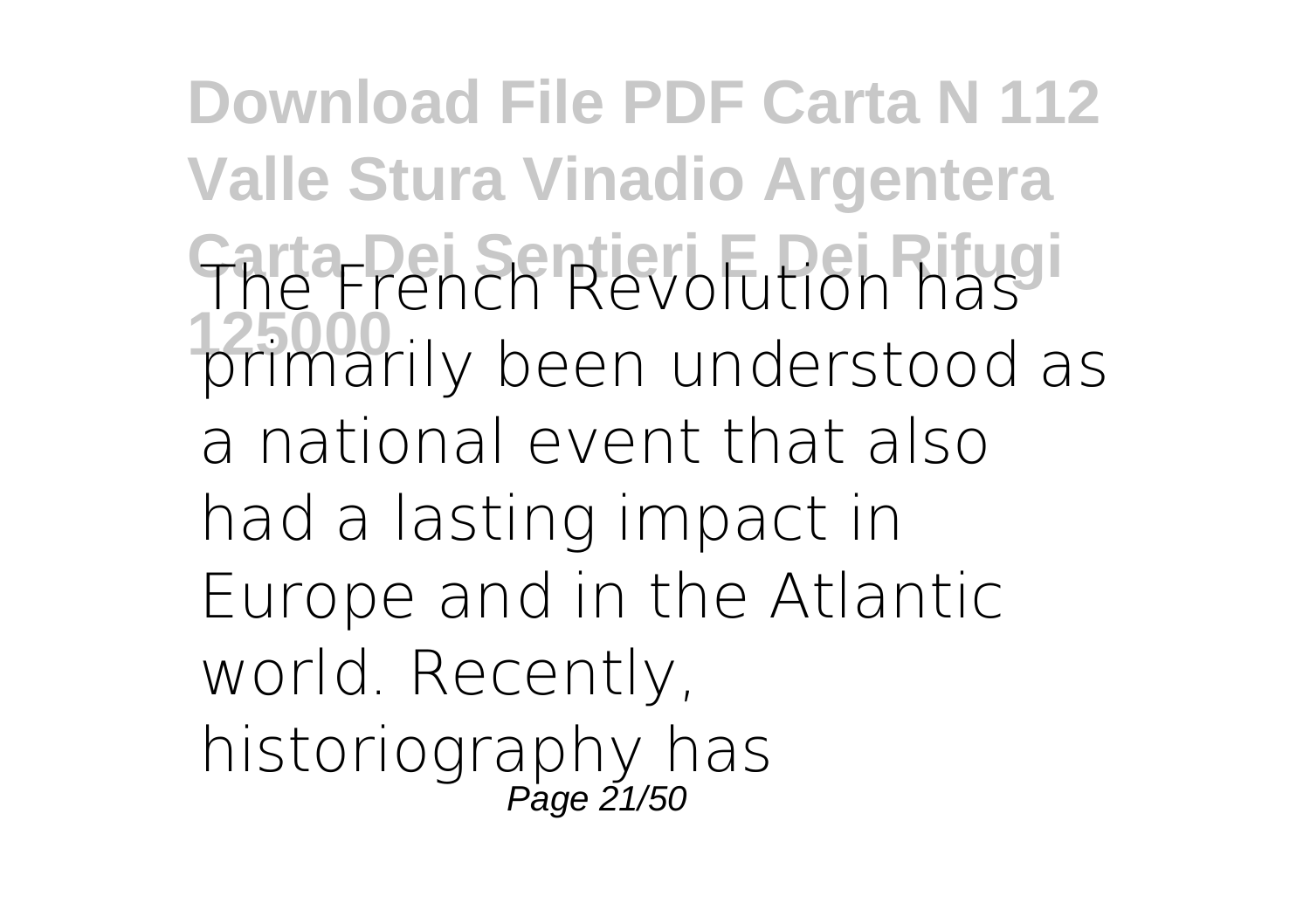**Download File PDF Carta N 112 Valle Stura Vinadio Argentera Carta Dei Sentieri E Dei Rifugi** increasingly emphasized how **125000** France's overseas colonies also influenced the contours of the French Revolution. This volume examines the effects of both dimensions on the reorganization of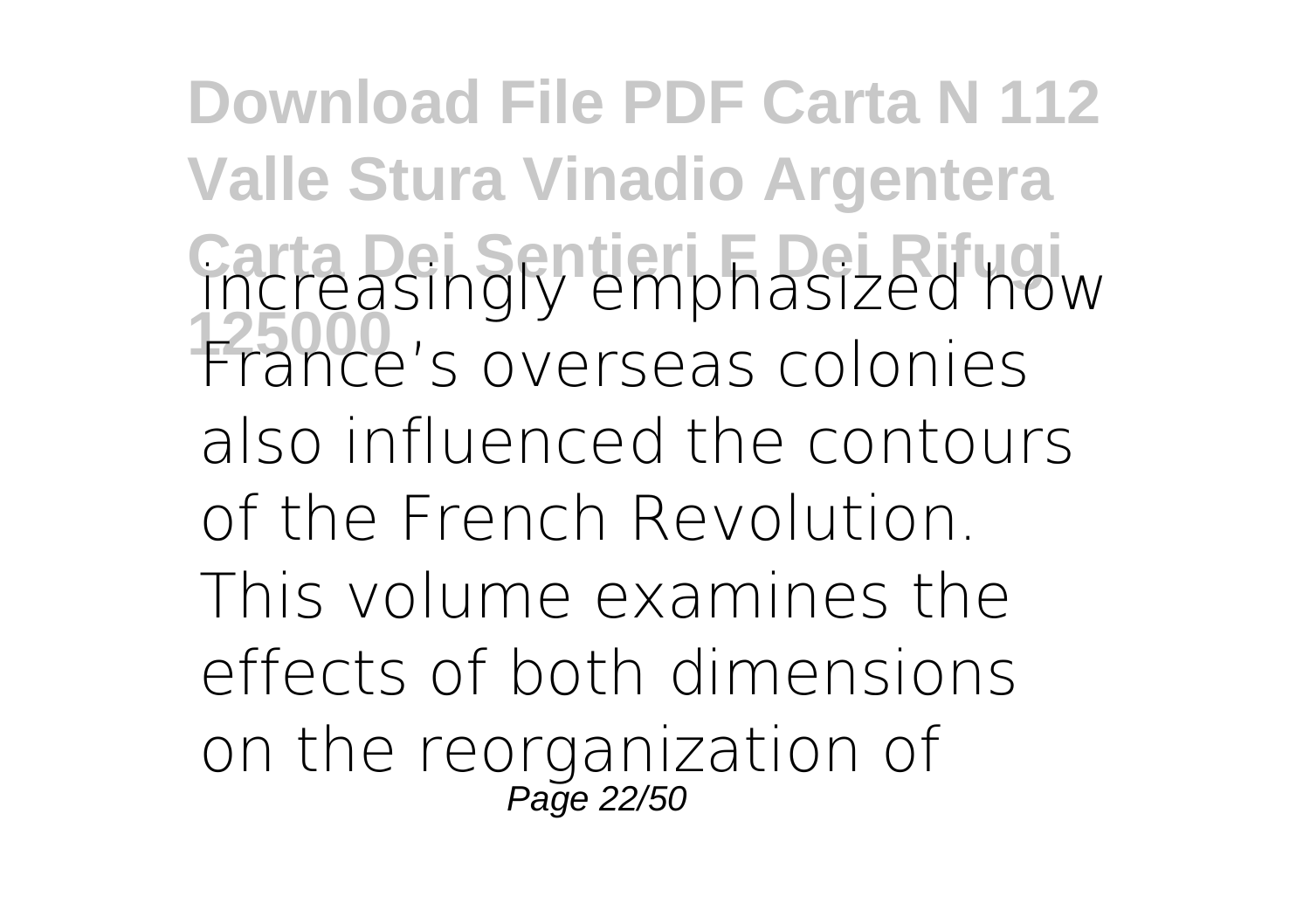**Download File PDF Carta N 112 Valle Stura Vinadio Argentera Carta Dei Sentieri E Dei Rifugi** spatial formats and spatial *better formats and spatial*<br>**1250** orders in France and in other societies. It departs from the assumption that revolutions shatter not only the political and economic old regime order at home but, in an Page 23/50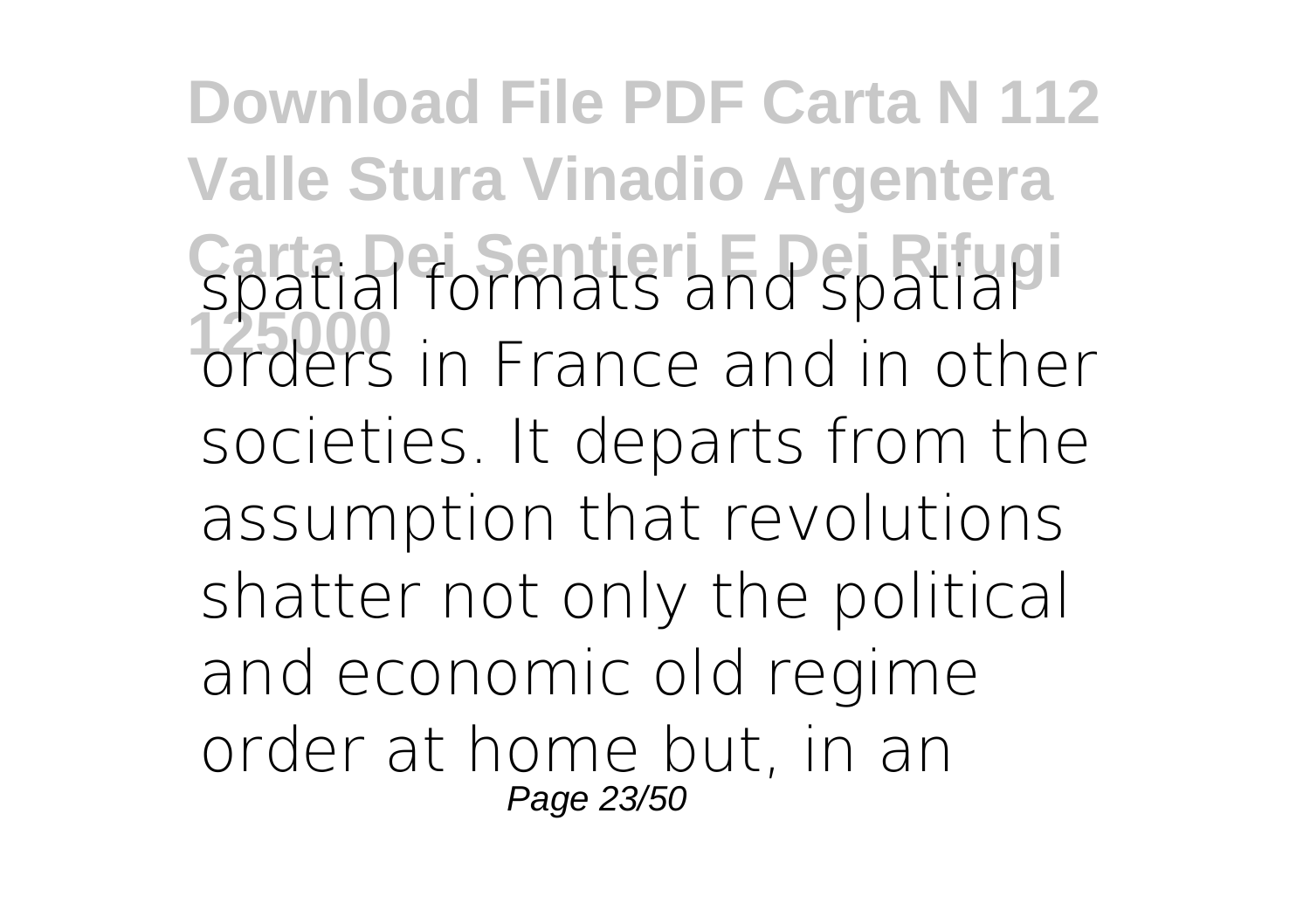**Download File PDF Carta N 112 Valle Stura Vinadio Argentera Carta Dei Sentieri E Dei Rifugi** increasingly interdependent **125000** world, also result in processes of respatialization. The French Revolution, therefore, is analysed as a key event in a global history that seeks to account for the Page 24/50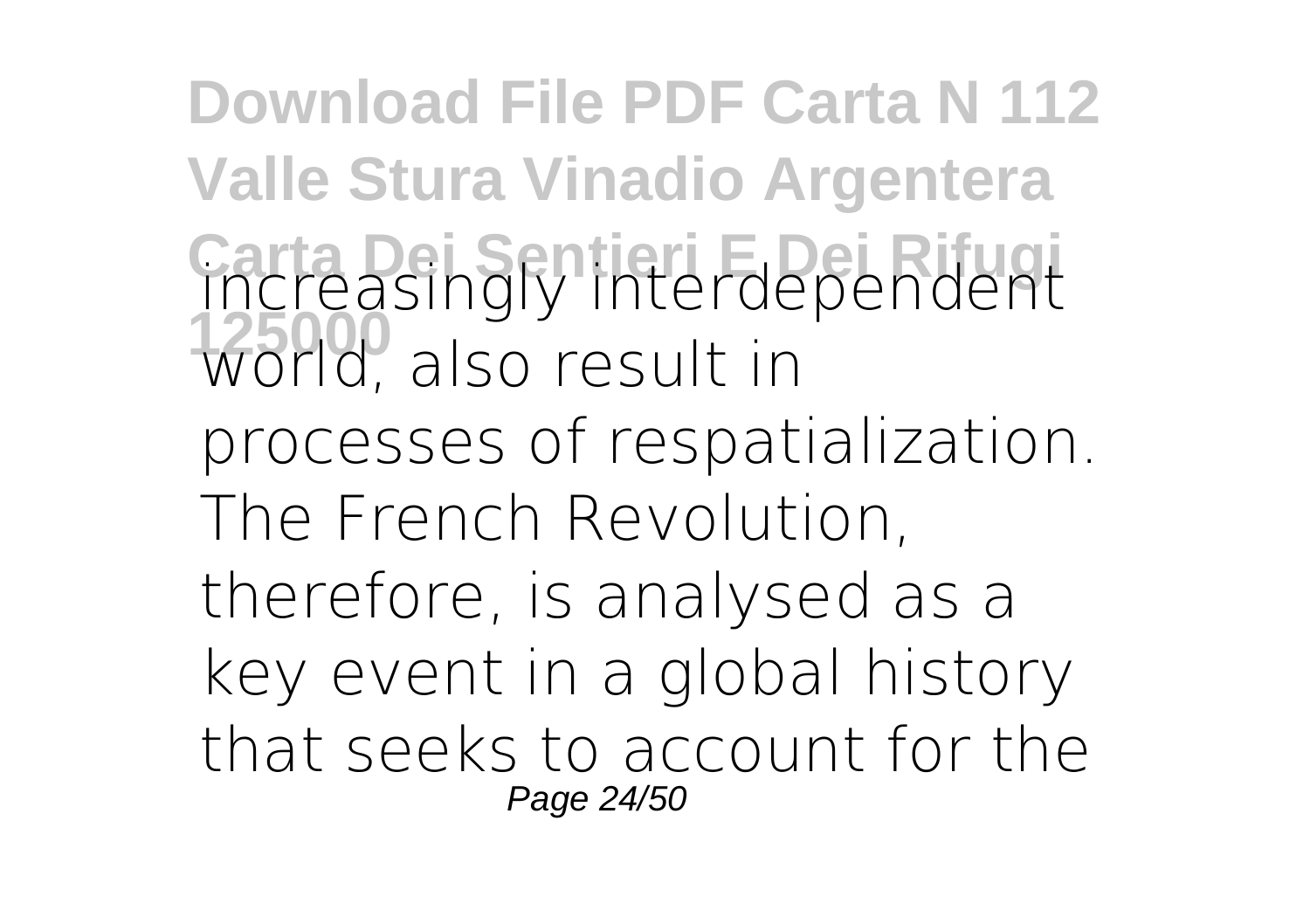**Download File PDF Carta N 112 Valle Stura Vinadio Argentera Carta Dei Sentieri E Dei Rifugi** shifting spatial organization of societies on a transregional scale. "The story of Turin's transformation is well told. . Pollak's account of the financial machinations of the Page 25/50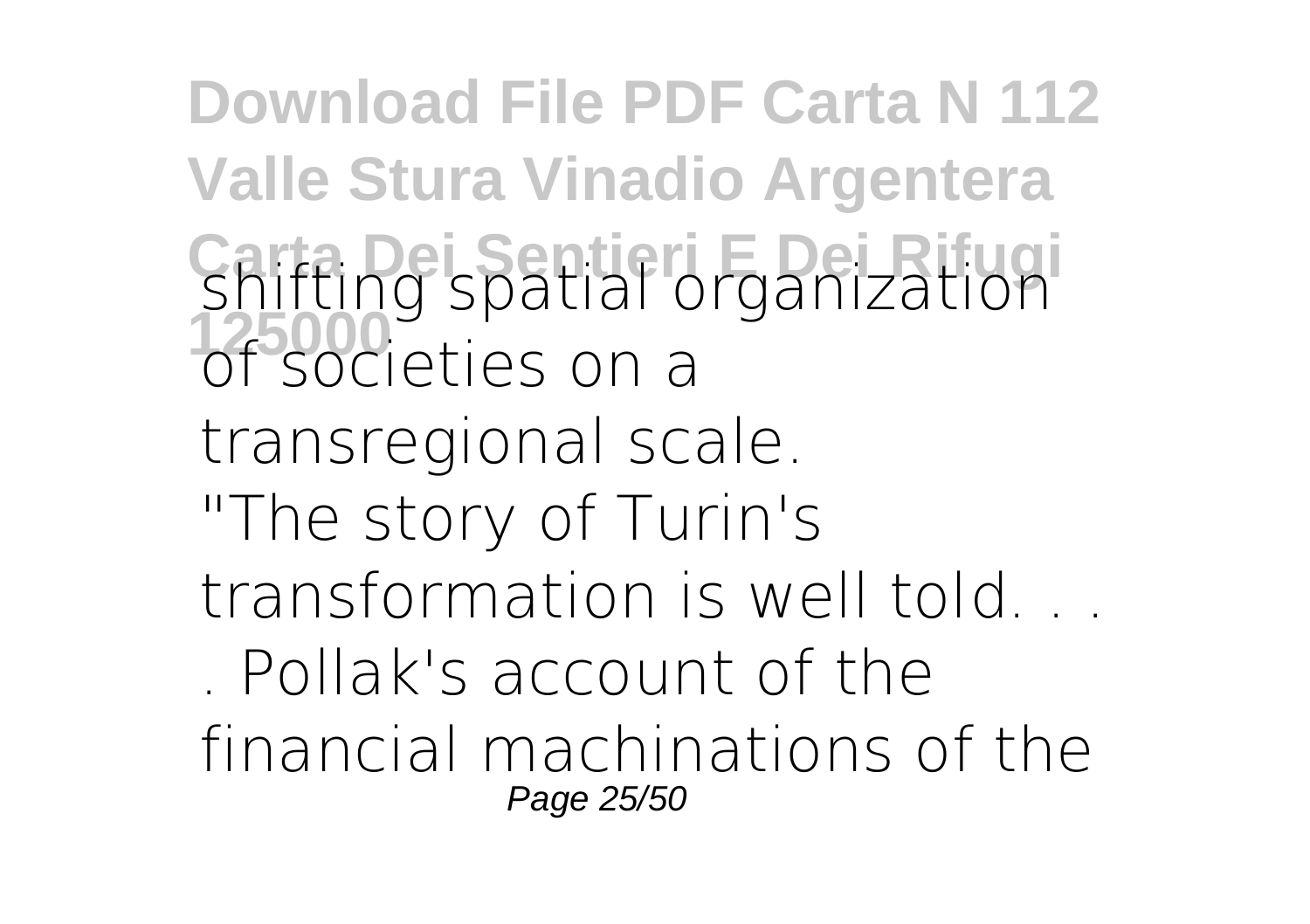**Download File PDF Carta N 112 Valle Stura Vinadio Argentera Carta Dei Sentieri E Dei Rifugi** Dukes in their efforts to **125000** acquire properties, and to pay for fortifications by taxing betterment on enclosed land, is one of the best parts of the book."—Simon Pepper, Page 26/50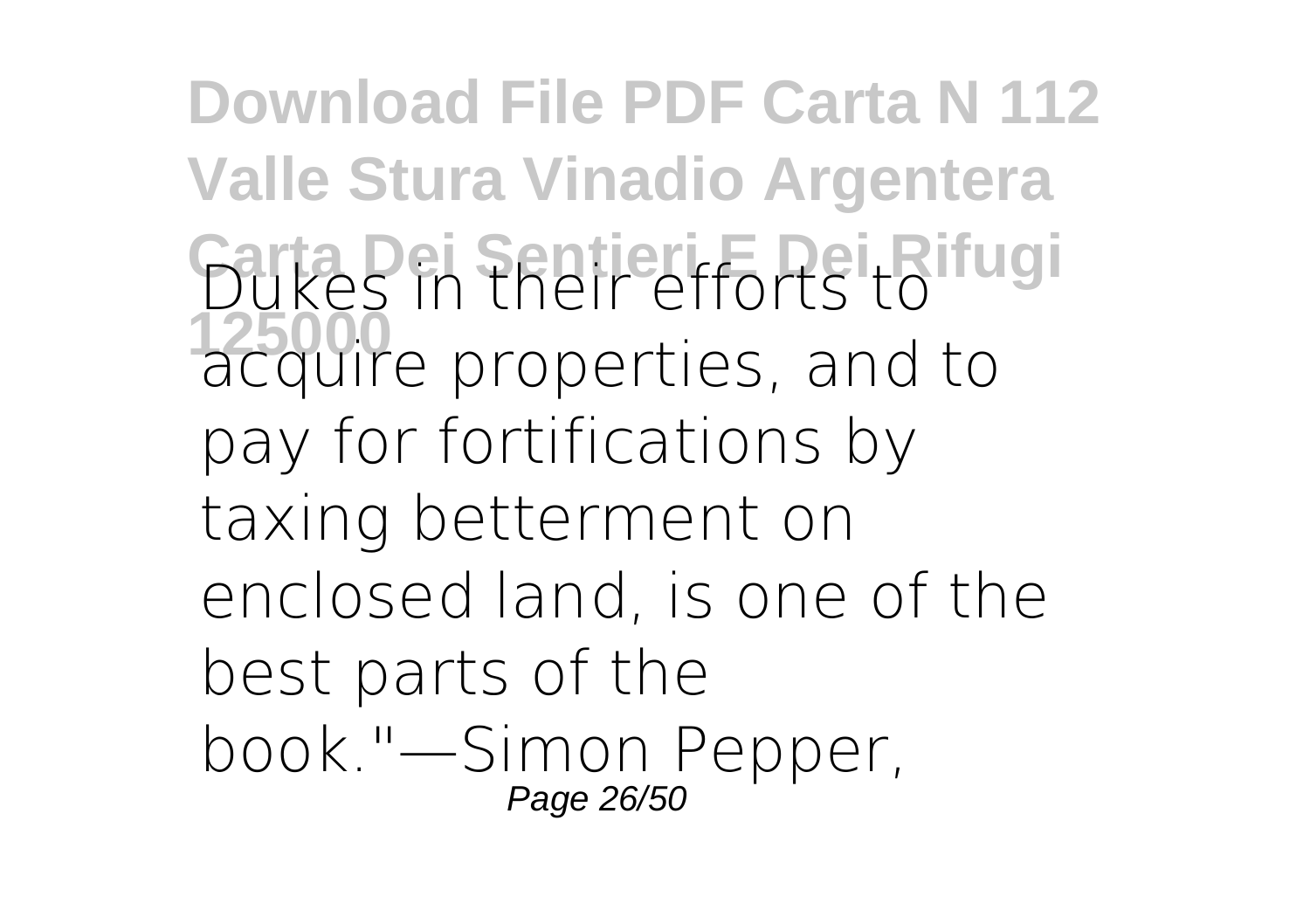**Download File PDF Carta N 112 Valle Stura Vinadio Argentera Carta Dei Sentieri E Dei Rifugi** Times Literary Supplement **125000** A General Catalogue of All Books, Tracts and Memoirs on Zoology and Geology... Carta n. 112 Valle Stura, Vinadio, Argentera 1:25.000. Carta dei sentieri e dei rifugi. Page 27/50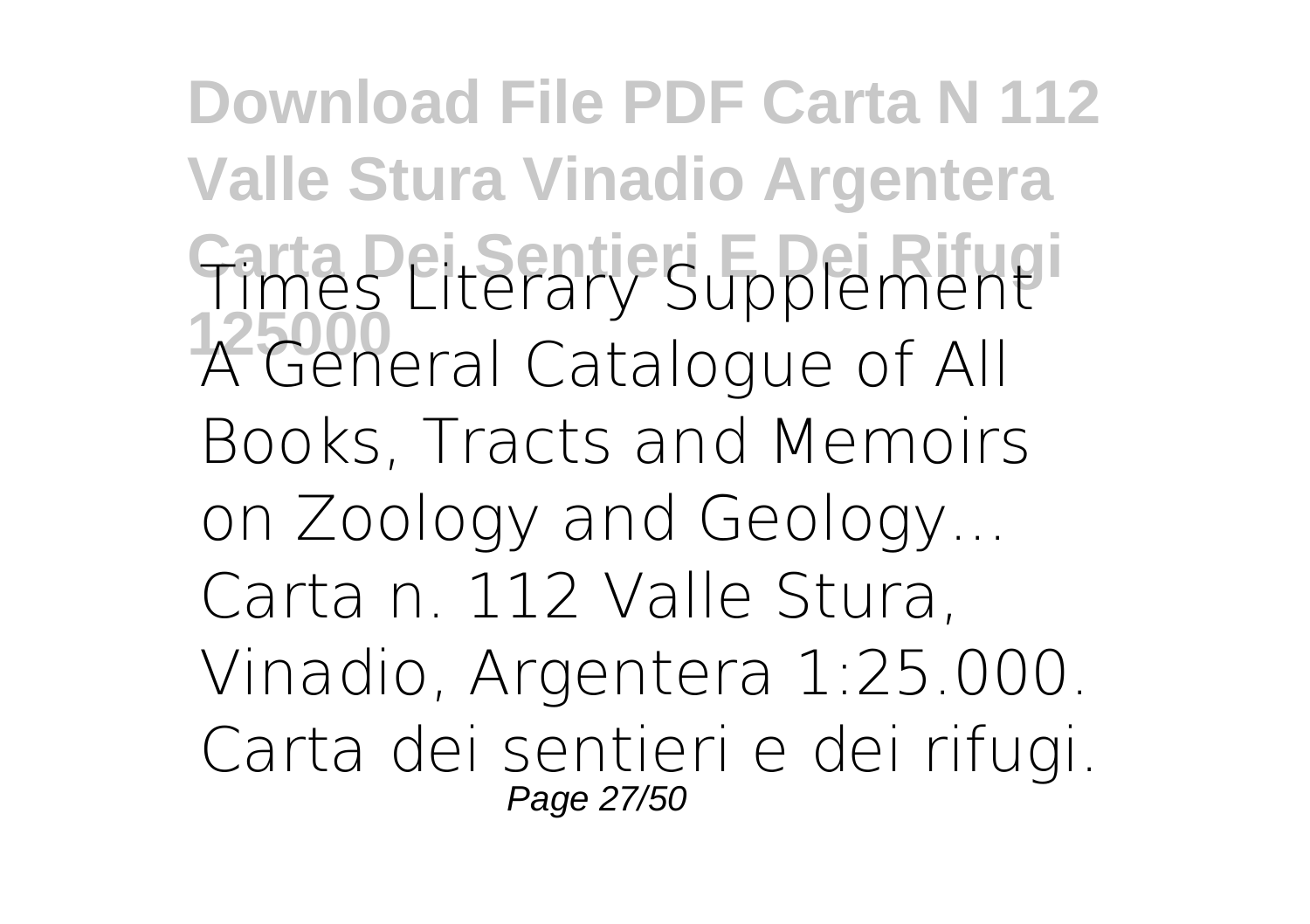**Download File PDF Carta N 112 Valle Stura Vinadio Argentera Carta Dei Sentieri E Dei Rifugi** Serie monti **125000** Annuario italiano agricolturaindustrie-commerci-arti e professioni d'Italia e colonie ecc

Archeologia in Valle Stura Bibliographia Zoologiæ Et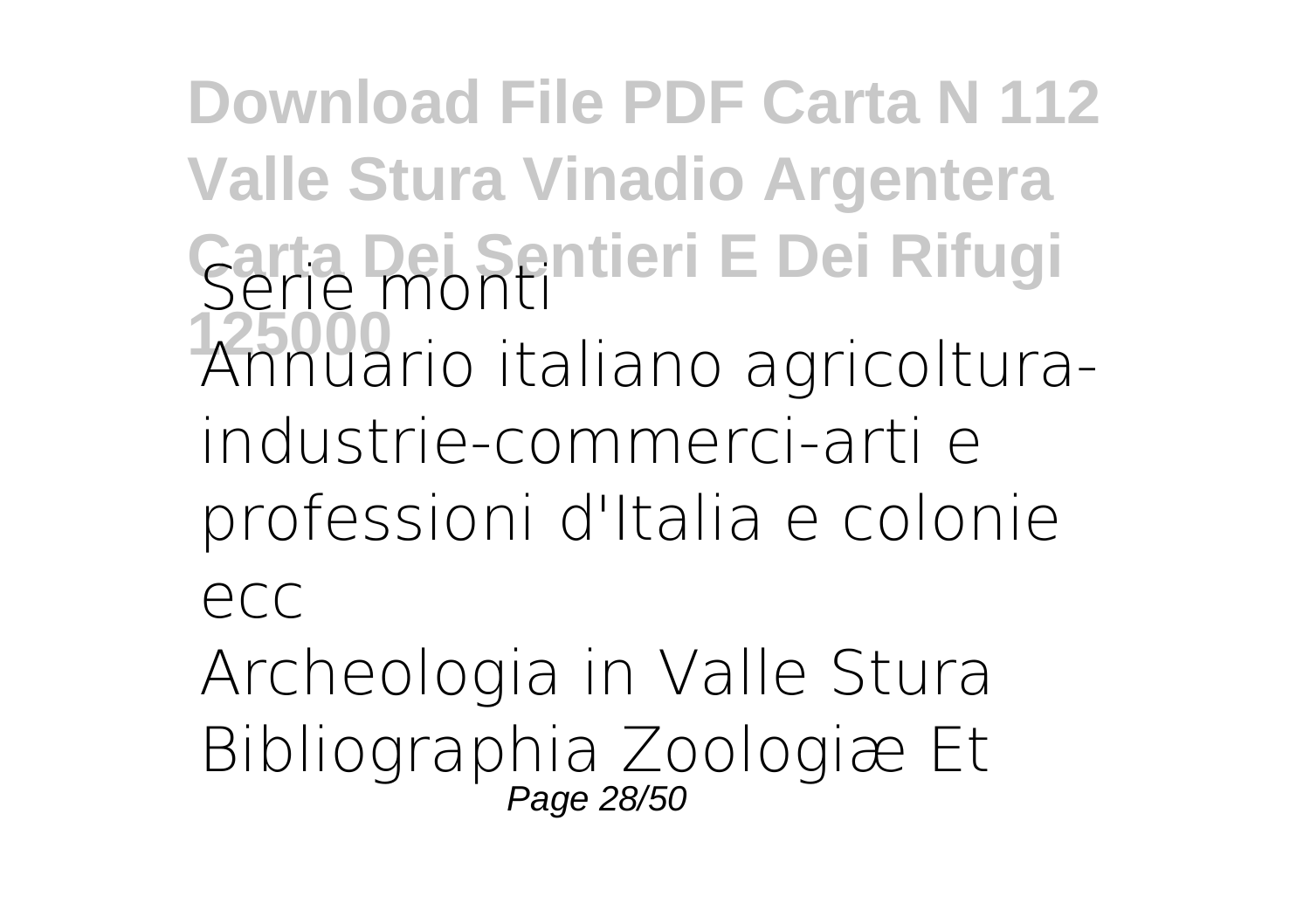**Download File PDF Carta N 112 Valle Stura Vinadio Argentera Carta Dei Sentieri E Dei Rifugi** Geologiæ **125000** *Antibodies are indispensable tools for research, diagnosis, and therapy. Recombinant approaches allow the modification and improvement of nearly all antibody properties, such as affinity, valency, specificity, stability, serum half-*

Page 29/50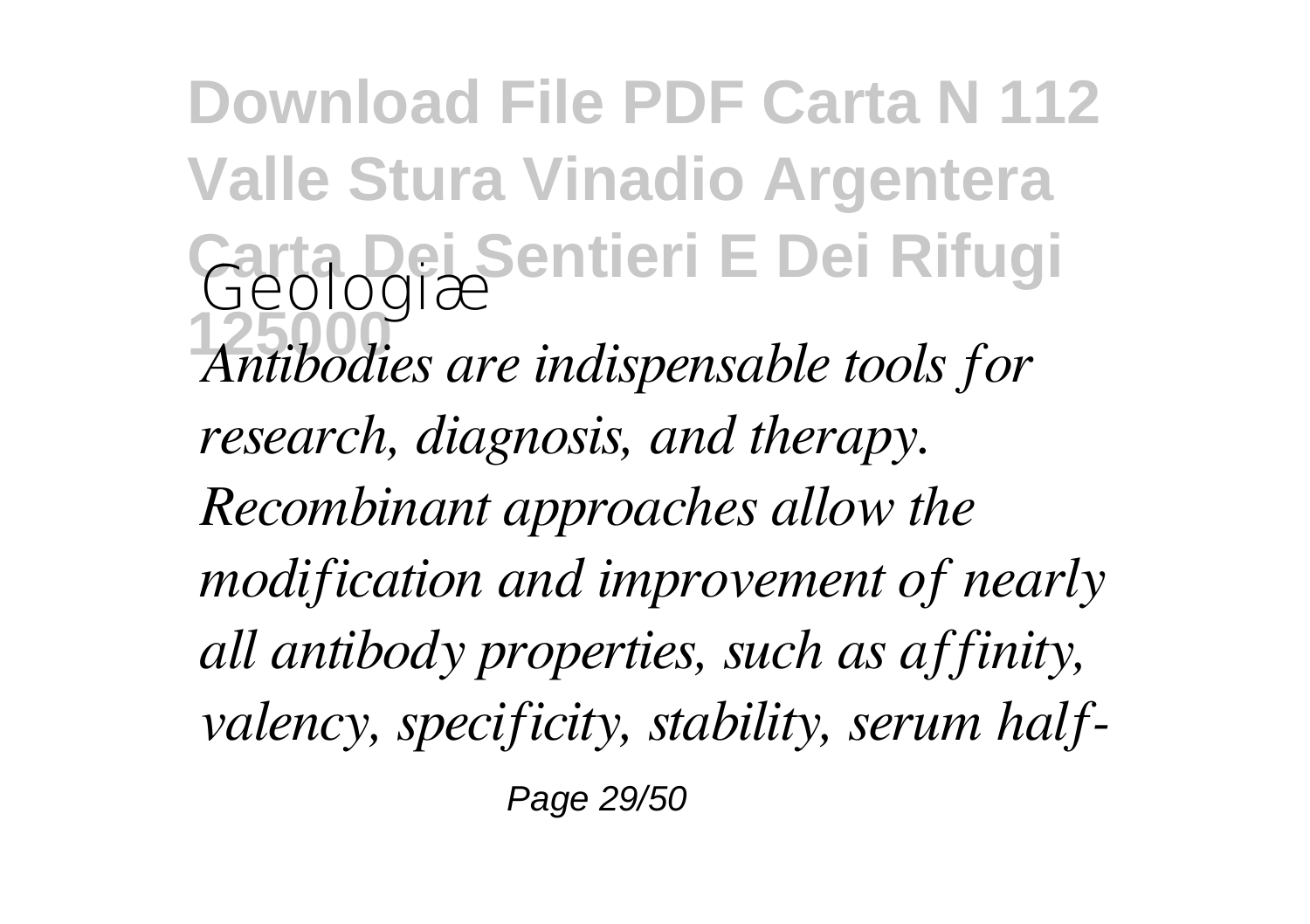**Download File PDF Carta N 112 Valle Stura Vinadio Argentera Carta Dei Sentieri E Dei Rifugi** *life, effector functions, and* **125000** *immunogenicity. "Antibody Engineering" provides a comprehensive toolbox covering the well-established basics but also many exciting new techniques. The protocols reflect the latest "hands on" knowledge of key laboratories in this still*

Page 30/50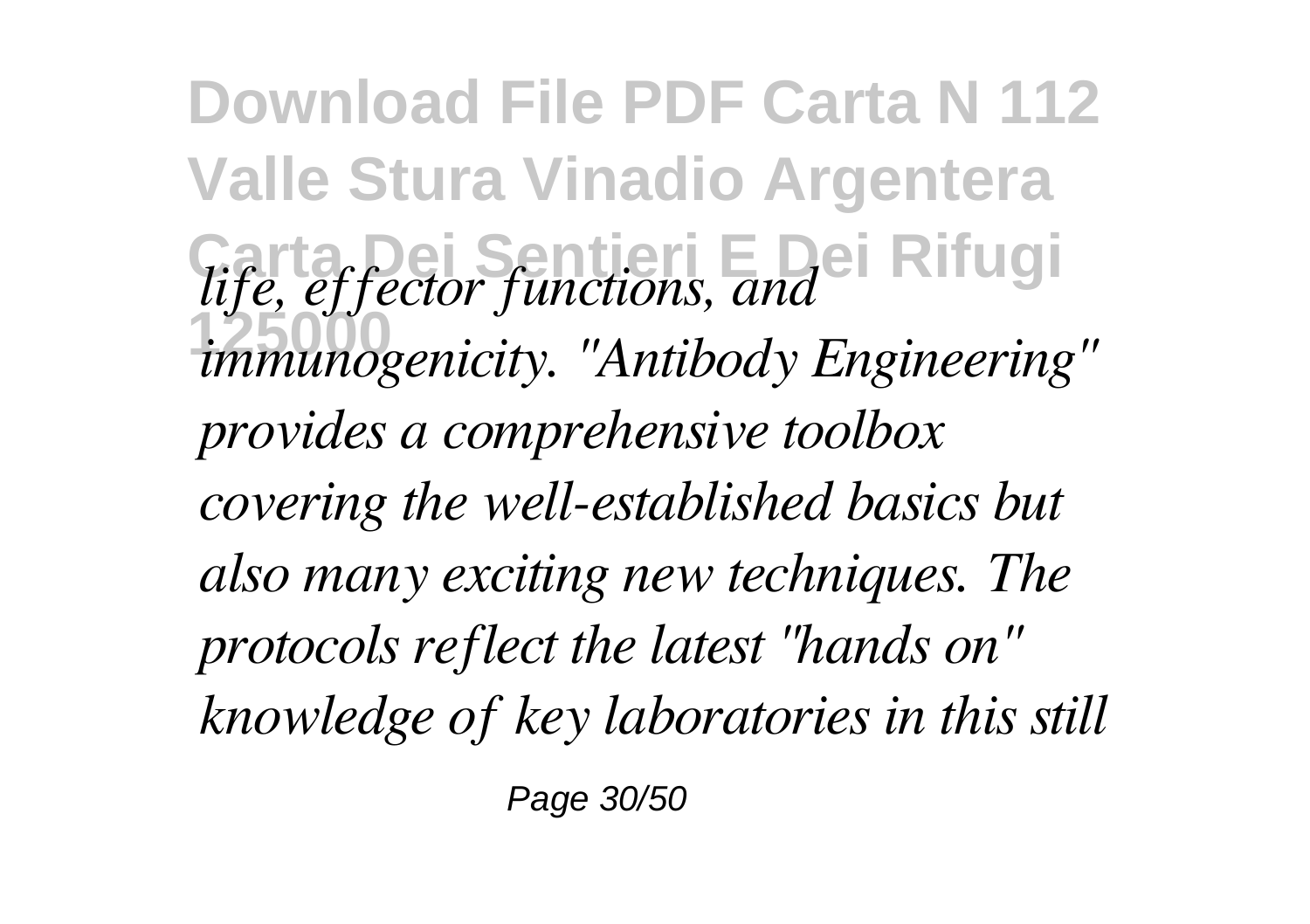**Download File PDF Carta N 112 Valle Stura Vinadio Argentera Carta Dei Sentieri E Dei Rifugi** *fast-moving field. Newcomers will* **125000** *benefit from the proven step-by-step protocols, which include helpful practical advice; experienced antibody engineers will appreciate the new ideas and approaches. The book is an invaluable resource for all those*

Page 31/50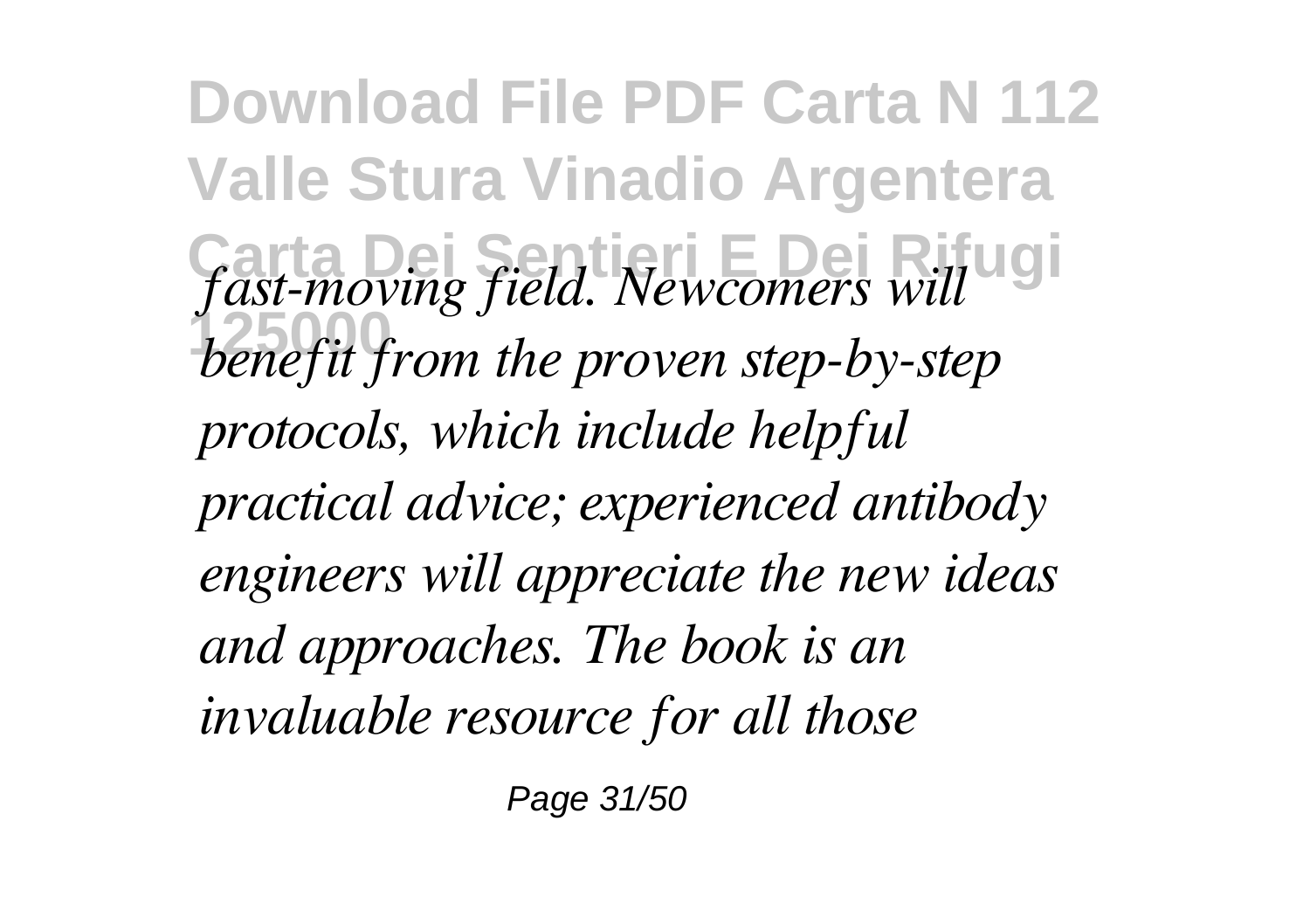**Download File PDF Carta N 112 Valle Stura Vinadio Argentera Candidate 2** *engaged in antibody research and* **125000** *development.*

*This book provides an overview of beach management tools, including carrying capacity, beach nourishment, environmental and tourism awards (like Blue Flag or others), bathing water*

Page 32/50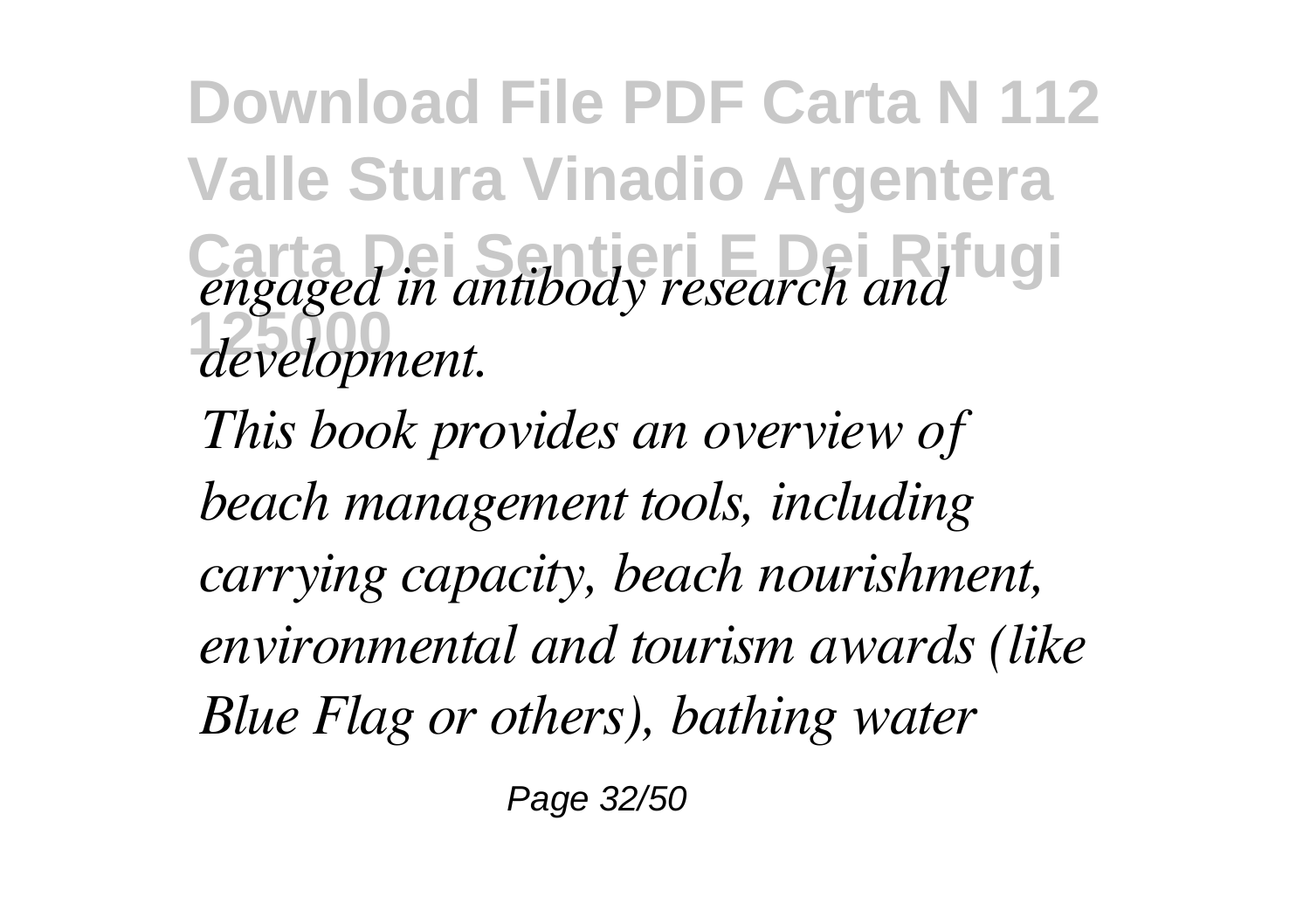**Download File PDF Carta N 112 Valle Stura Vinadio Argentera Carta Dei Sentieri E Dei Rifugi** *quality, zoning, beach typologies, quality* **125000** *index, user's perception, interdisciplinary beach monitoring, coastal legislation, shore protection, social and economic indicators, ecosystem services, and coastal governance (applied in beach case studies). Beaches are one of the*

Page 33/50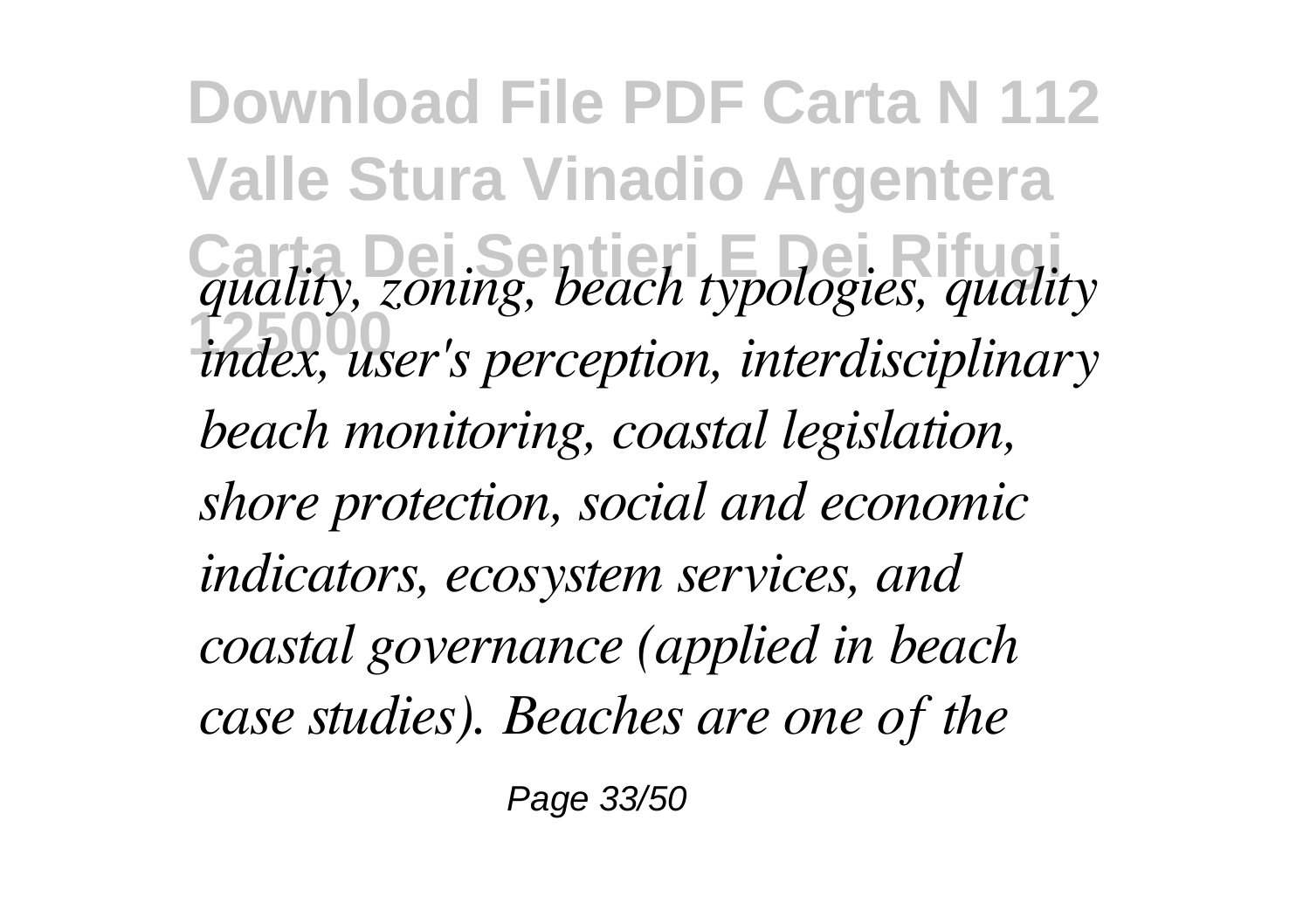**Download File PDF Carta N 112 Valle Stura Vinadio Argentera** *most intensely used coastal ecosystems* **125000** *and are responsible for more than half of all global tourism revenues, and as such the book introduces a wide range of state-of-the-art tools that can be used to deal with a variety of beach challenges. Each chapter features specific types of*

Page 34/50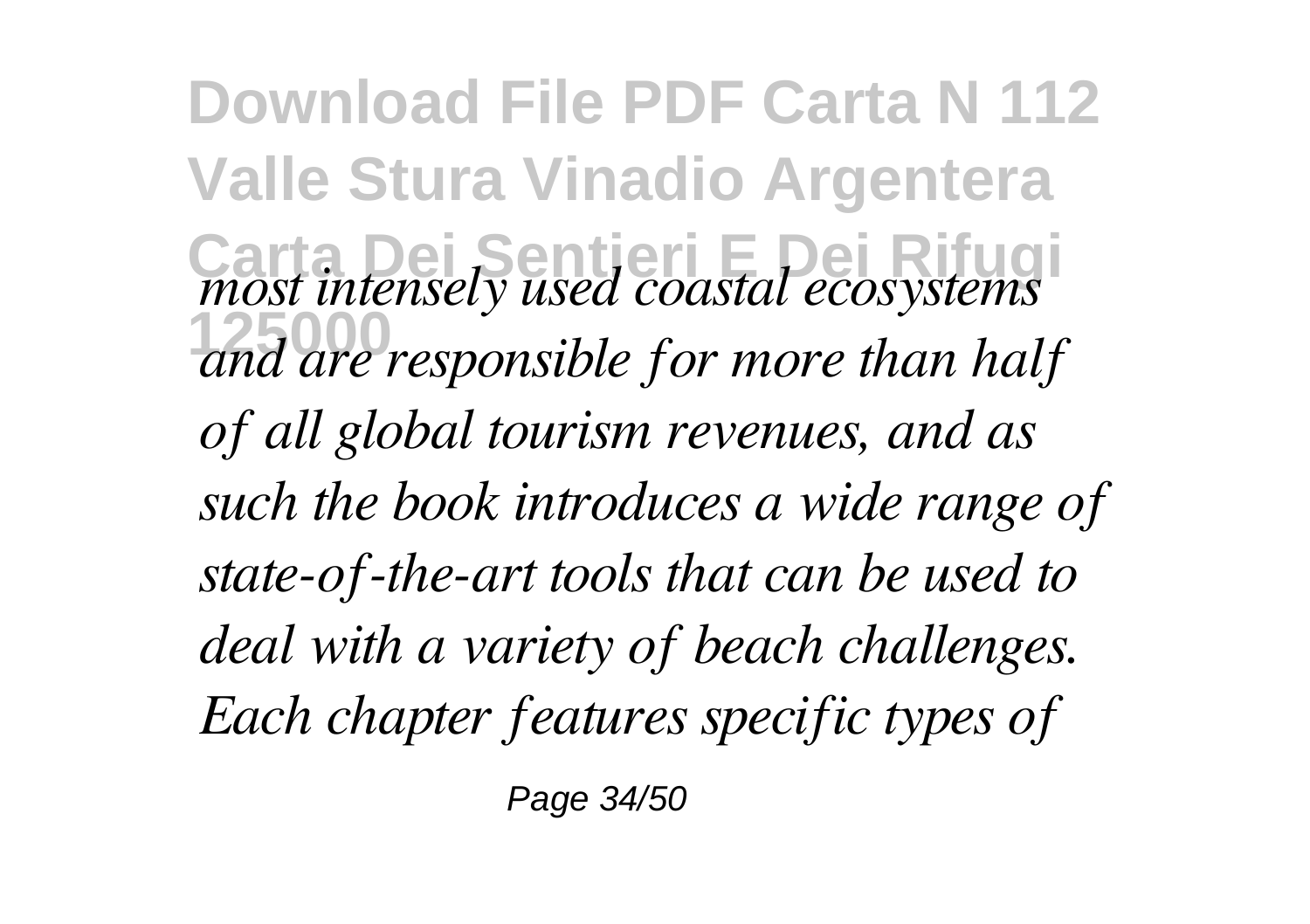**Download File PDF Carta N 112 Valle Stura Vinadio Argentera Carta Dei Sentieri E Dei Rifugi** *tools that can be applied to advantage in* **125000** *beach management practices. With examples of local and regional case studies from around the globe, this is a valuable resource for anyone involved in beach management. Esperia*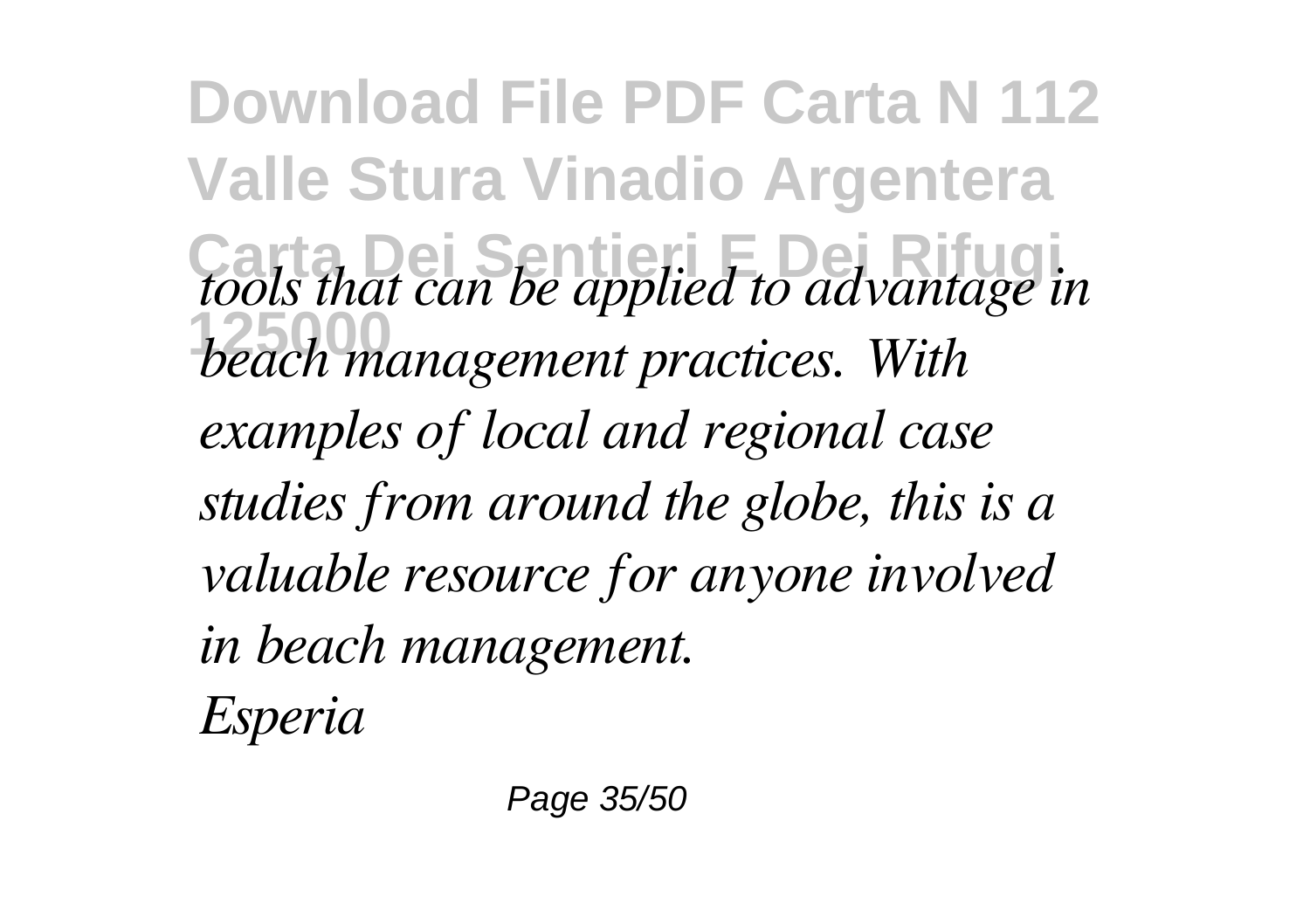**Download File PDF Carta N 112 Valle Stura Vinadio Argentera Carta Dei Sentieri E Dei Rifugi** *Valle Stura, Vinadio, Argentera* **125000** *1:25.000. Carta dei rifugi. Serie Monti Il Piemonte cispadano antico ... S. Michele, Novalesa, S. Teofredo e altre reti monastiche : atti del Convegno internazionale di studi, Cervére-Valgrana, 12-14 marzo 2004*

Page 36/50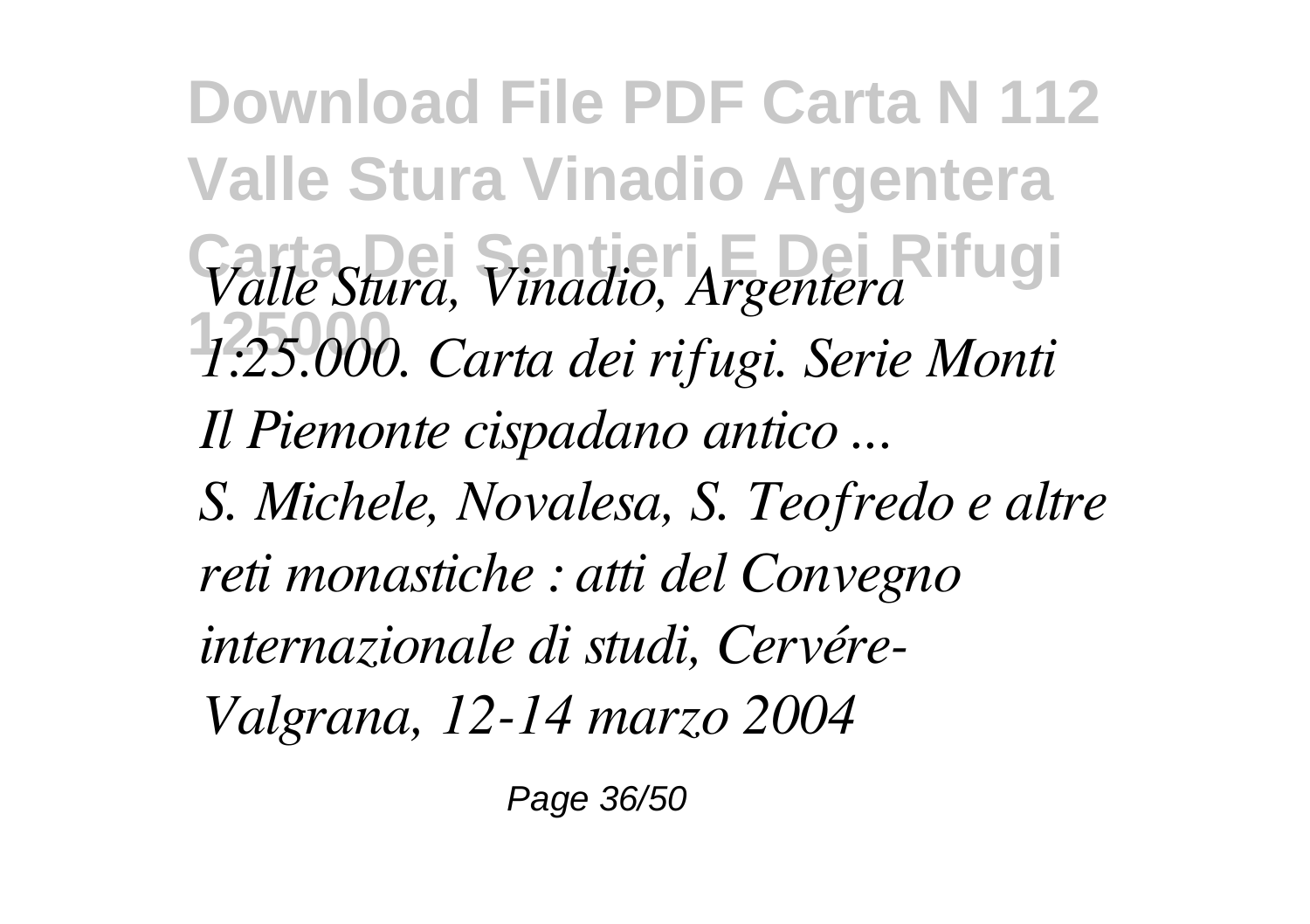**Download File PDF Carta N 112 Valle Stura Vinadio Argentera Carta Dei Sentieri E Dei Rifugi** *insediamenti e manufatti* **17500 Frontiers of Language and** Nationality in Europe" by Leon Dominian. Published by Good Press. Good Press publishes a wide range of titles that encompasses every genre. From well-known Page 37/50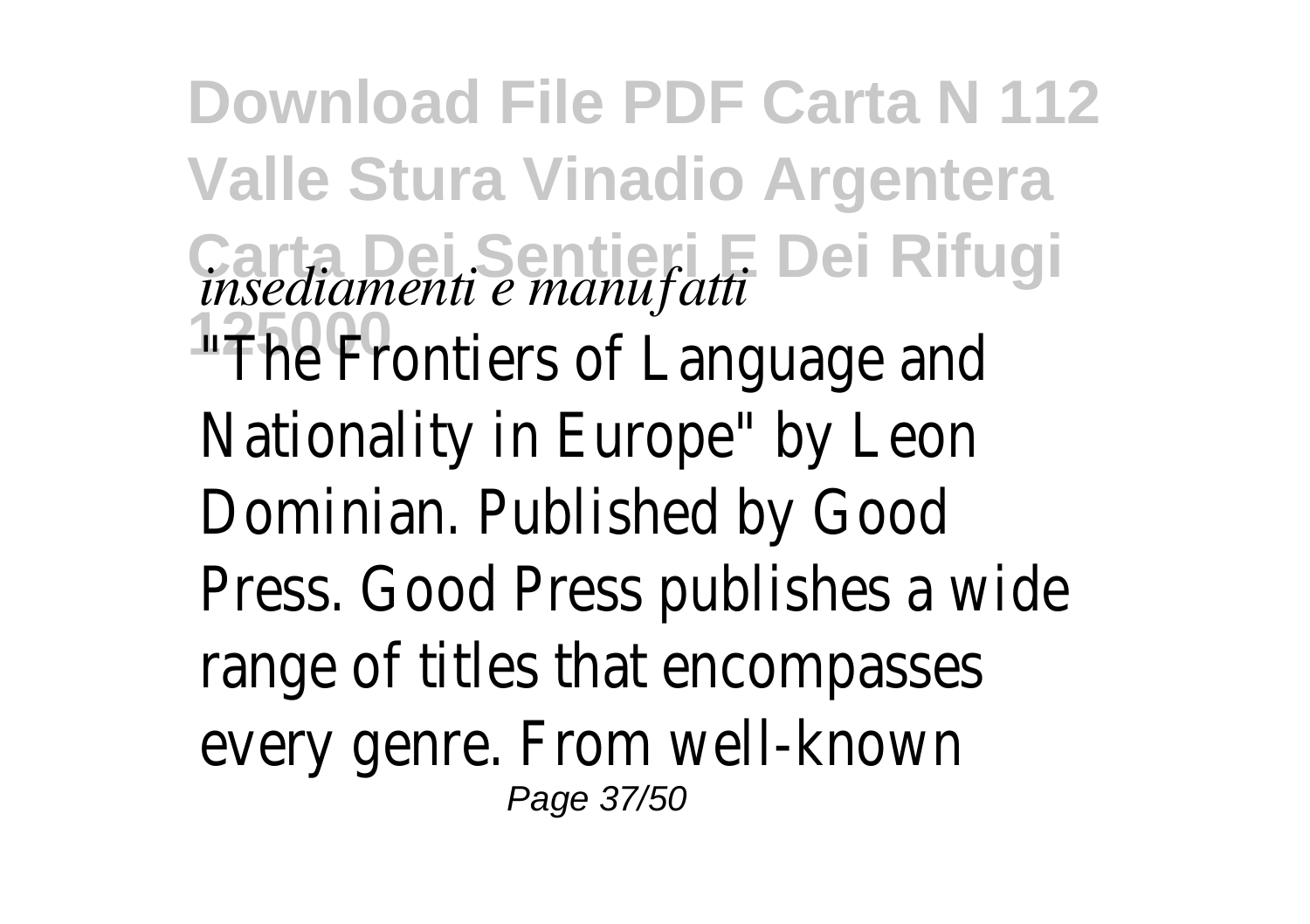**Download File PDF Carta N 112 Valle Stura Vinadio Argentera Carta Dei Sentieri E Dei Rifugi** classics & literary fiction and non-**125000** fiction to forgotten?or yet undiscovered gems?of world literature, we issue the books that need to be read. Each Good Press edition has been meticulously edited and formatted to boost readability Page 38/50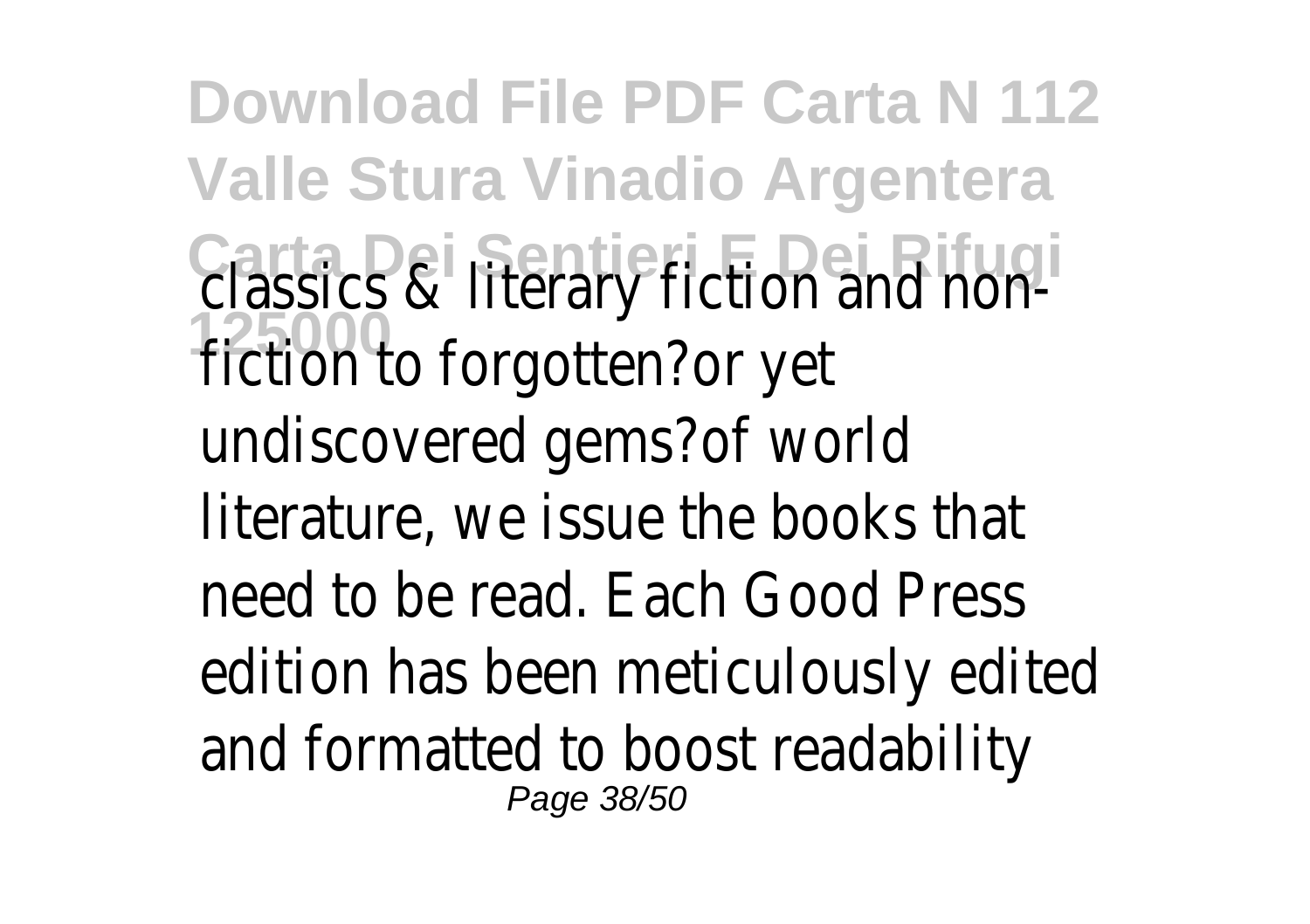**Download File PDF Carta N 112 Valle Stura Vinadio Argentera Carta Dei Sentieri E Dei Rifugi** for all e-readers and devices. Our **125000** goal is to produce eBooks that are user-friendly and accessible to everyone in a high-quality digital format.

Sustainable development and rural policies have pursued strategies<br><sup>Page 39/50</sup>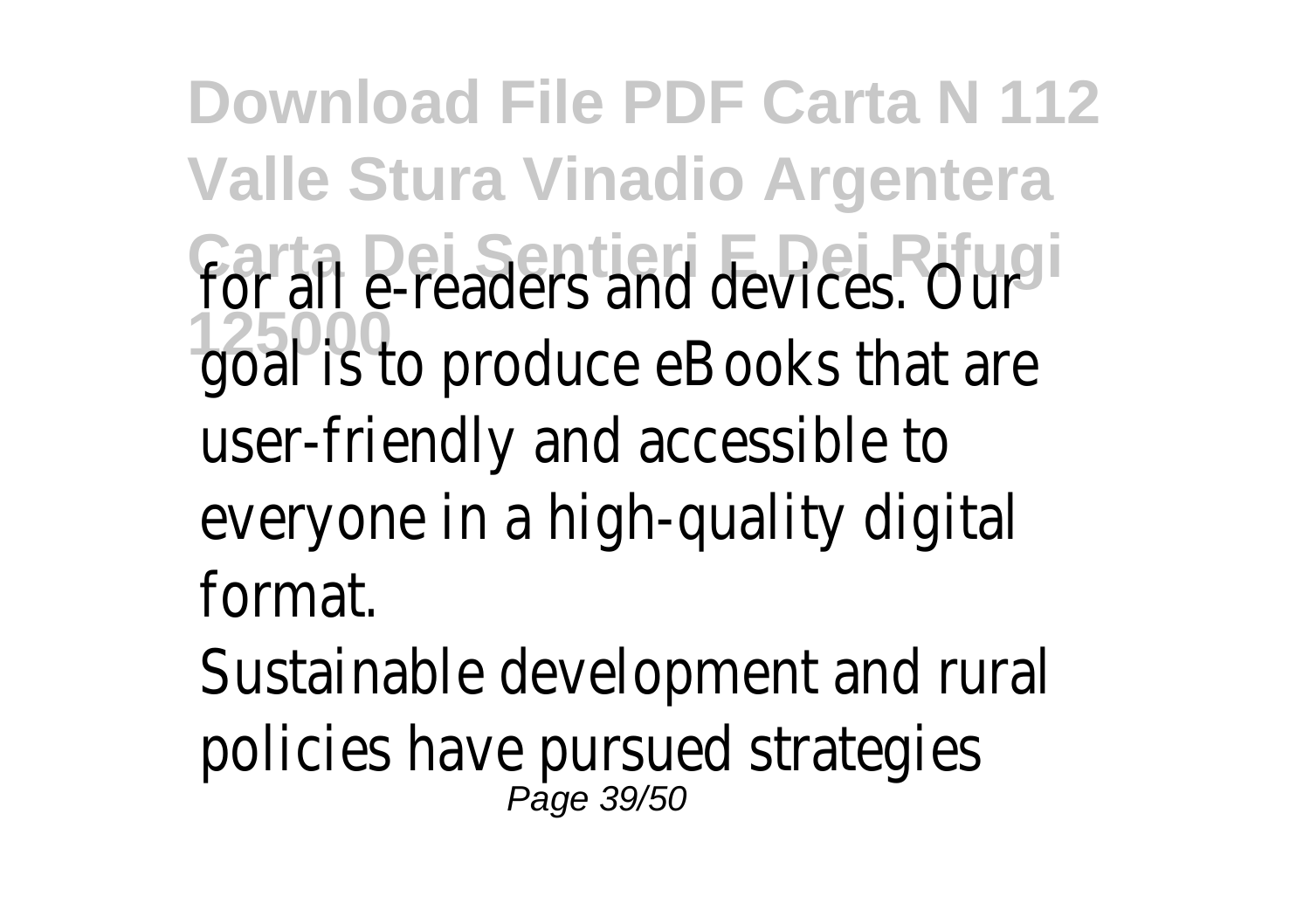**Download File PDF Carta N 112 Valle Stura Vinadio Argentera Carta Dei Sentieri E Dei Rifugi** where farming has been often **125000** regarded as a factor deteriorating the ecosystem. But the current economic, social and environmental problems of the Earth probably call for examples of a positive integration between human society Page 40/50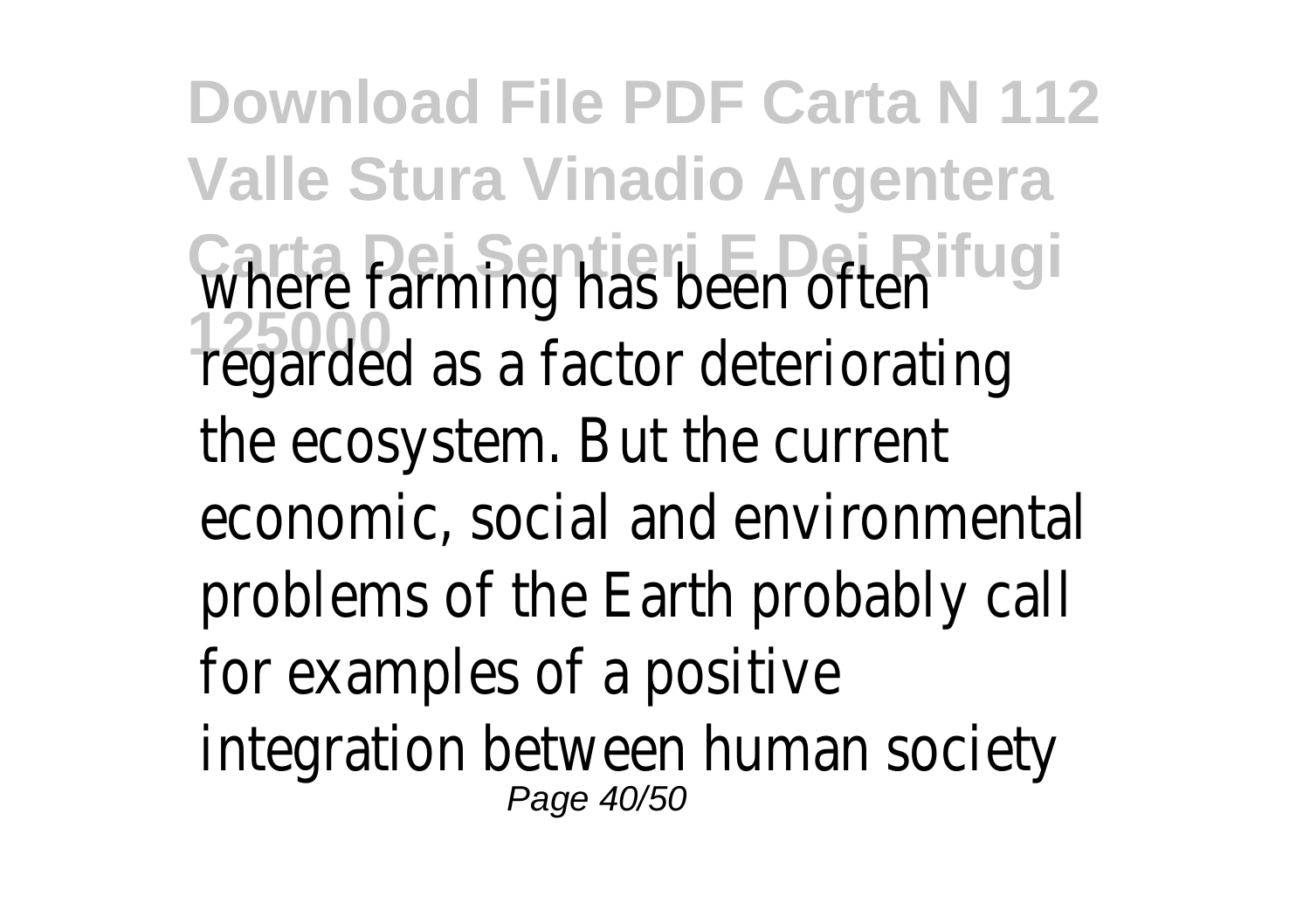**Download File PDF Carta N 112 Valle Stura Vinadio Argentera Carta Dei Sentieri E Dei Rifugi** and nature. This research work presents more than a hundred case studies where the historical relationships between man and nature have generated, not deterioration, but cultural, environmental, social and economic Page 41/50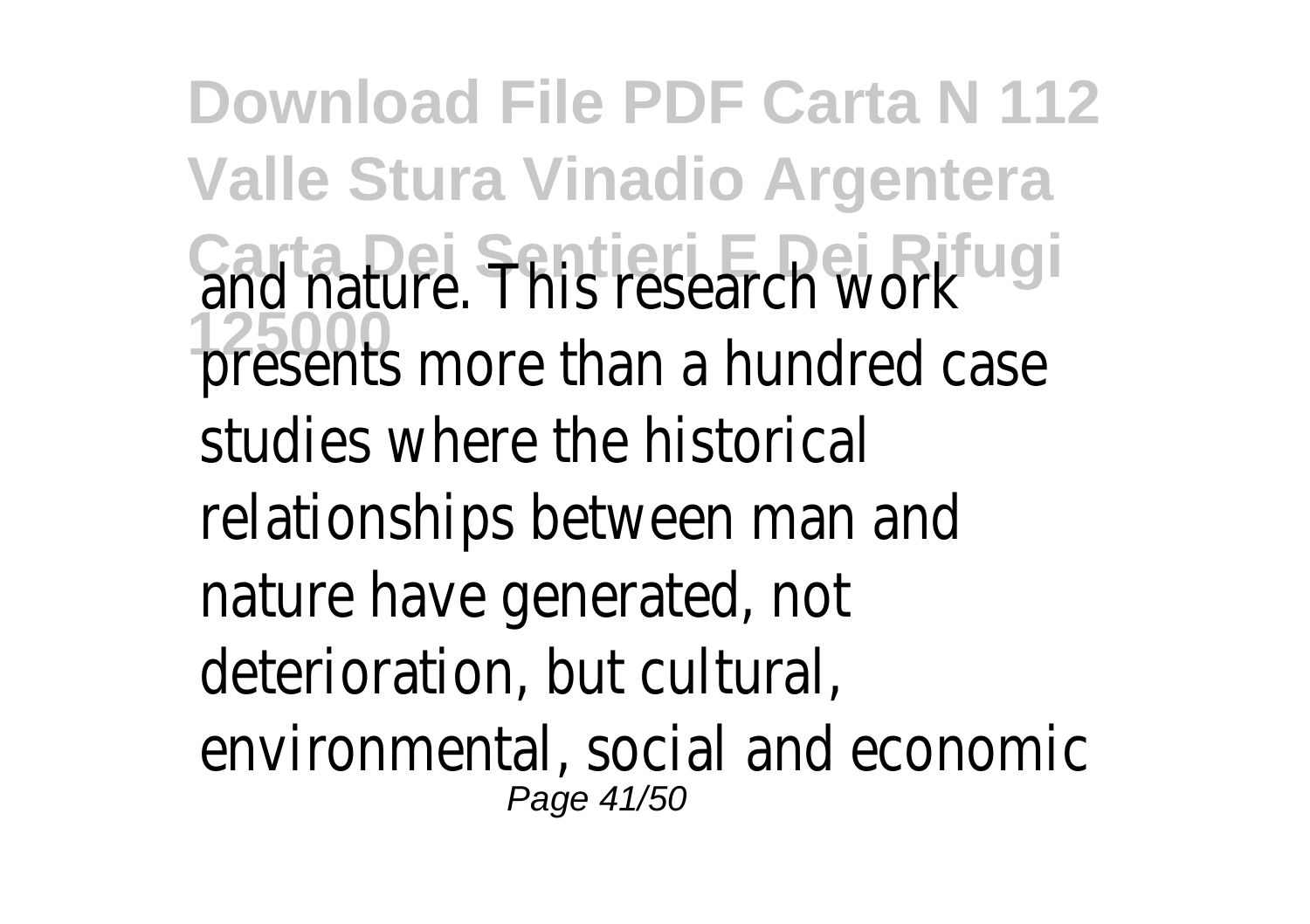**Download File PDF Carta N 112 Valle Stura Vinadio Argentera Carta Dei Sentieri E Dei Rifugi** values. The results show that is not **125000** only the economic face of globalization that is negatively affecting the landscape, but also inappropriate environmental policies. The CBD-UNESCO program on biocultural diversity, Page 42/50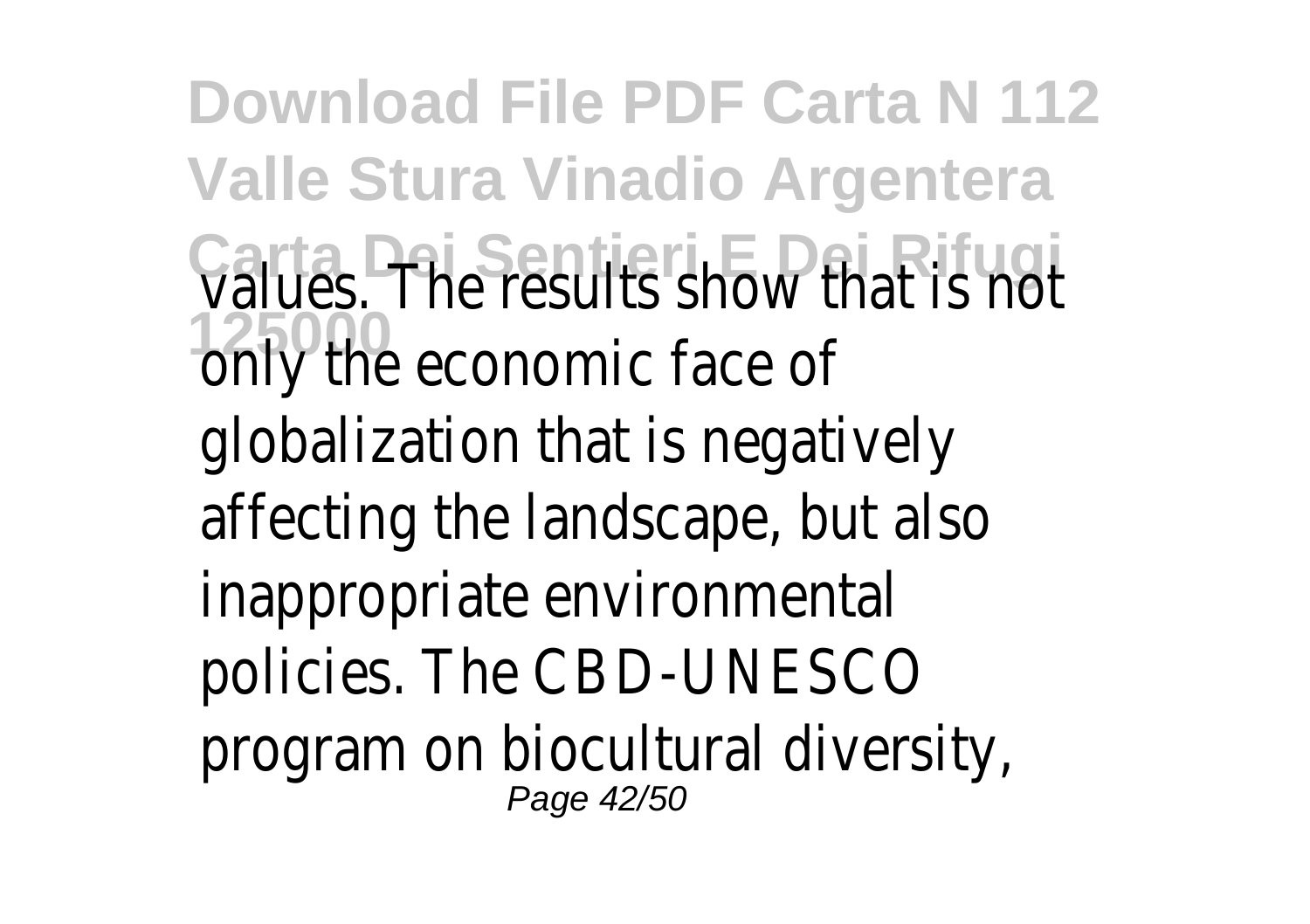**Download File PDF Carta N 112 Valle Stura Vinadio Argentera The FAO** Globally Important 125000<br>**Agricultural Heritage Systems and** several projects of the International Union of Forest Research Organizations, as well as European rural policies acknowledge the importance of cultural values Page 43/50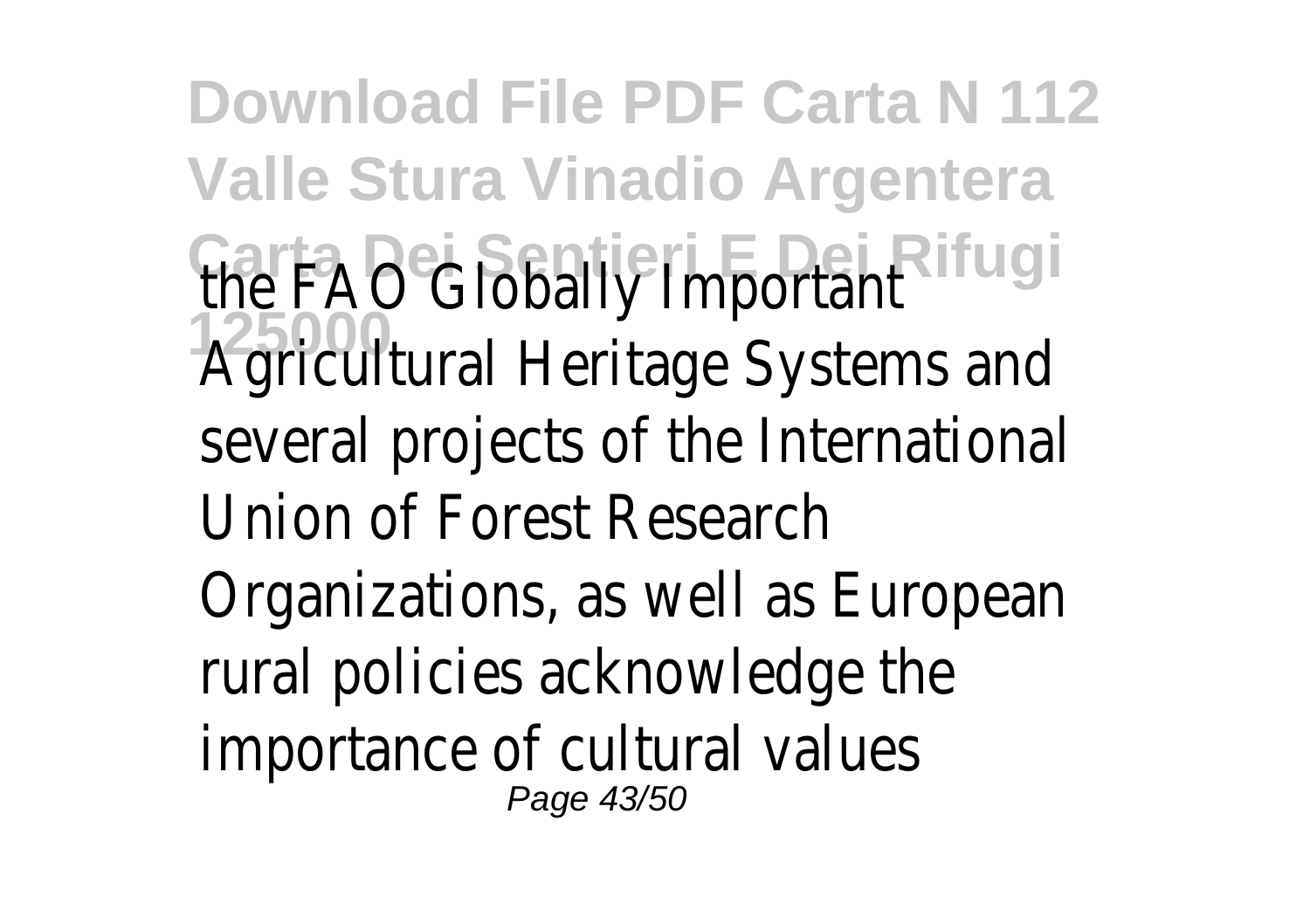**Download File PDF Carta N 112 Valle Stura Vinadio Argentera** Casta Dei Sentieri E Dei Rifthis **125000** research intends to support these efforts.

## Ray Society

Cultural Values for the Environment and Rural Development

Memorie degli Istituti di geologia e<br>Page 44/50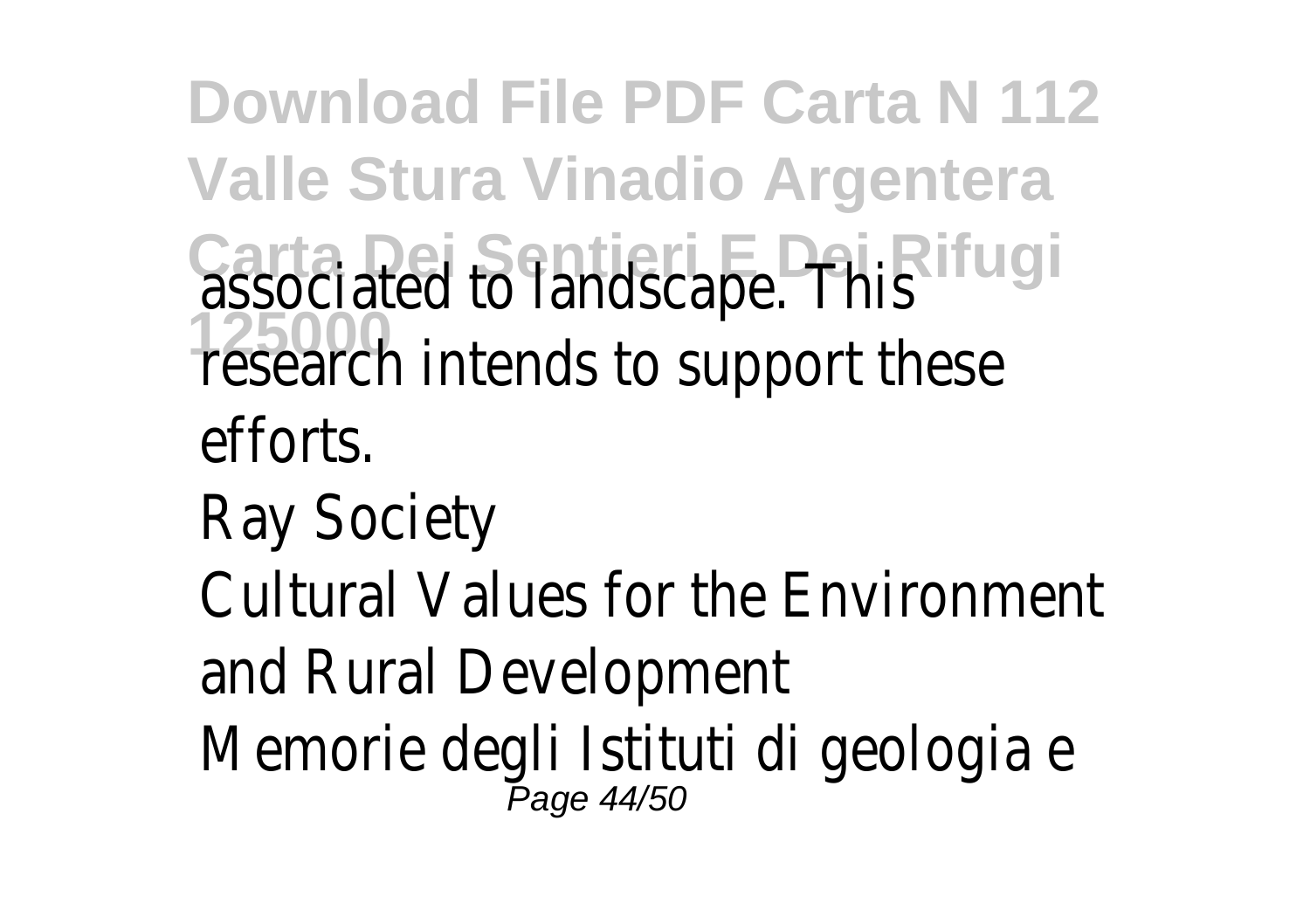**Download File PDF Carta N 112 Valle Stura Vinadio Argentera Carta Dei Sentieri E Dei Rifugi** mineralogia dell'Università di Padova Rendiconti Italian Historical Rural Landscapes

- Valle Stura, Vinadio, Argentera
- 1:25.000. Carta dei rifugi. Serie MontiCarta n. 112 Valle Stura,

Page 45/50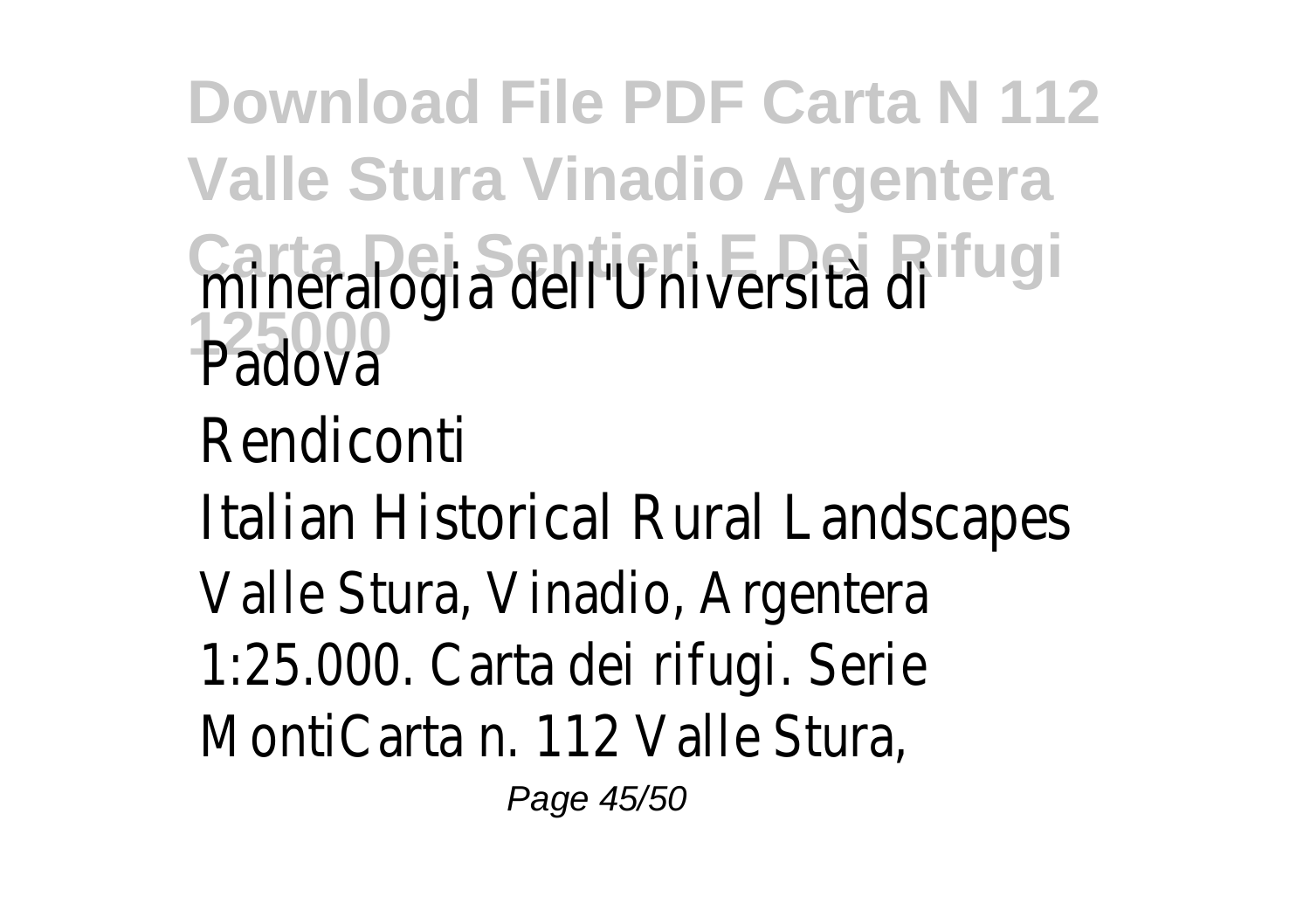**Download File PDF Carta N 112 Valle Stura Vinadio Argentera** Vinadio, Argentera 1:25.000. Carta dei sentieri e dei rifugi. Serie montiBibliografia Italiana. [Gruppo D] AgricolturaEsperiaPrPSc Prions: State of the ArtMDPI Europe has a long history of managing coastal erosion and

Page 46/50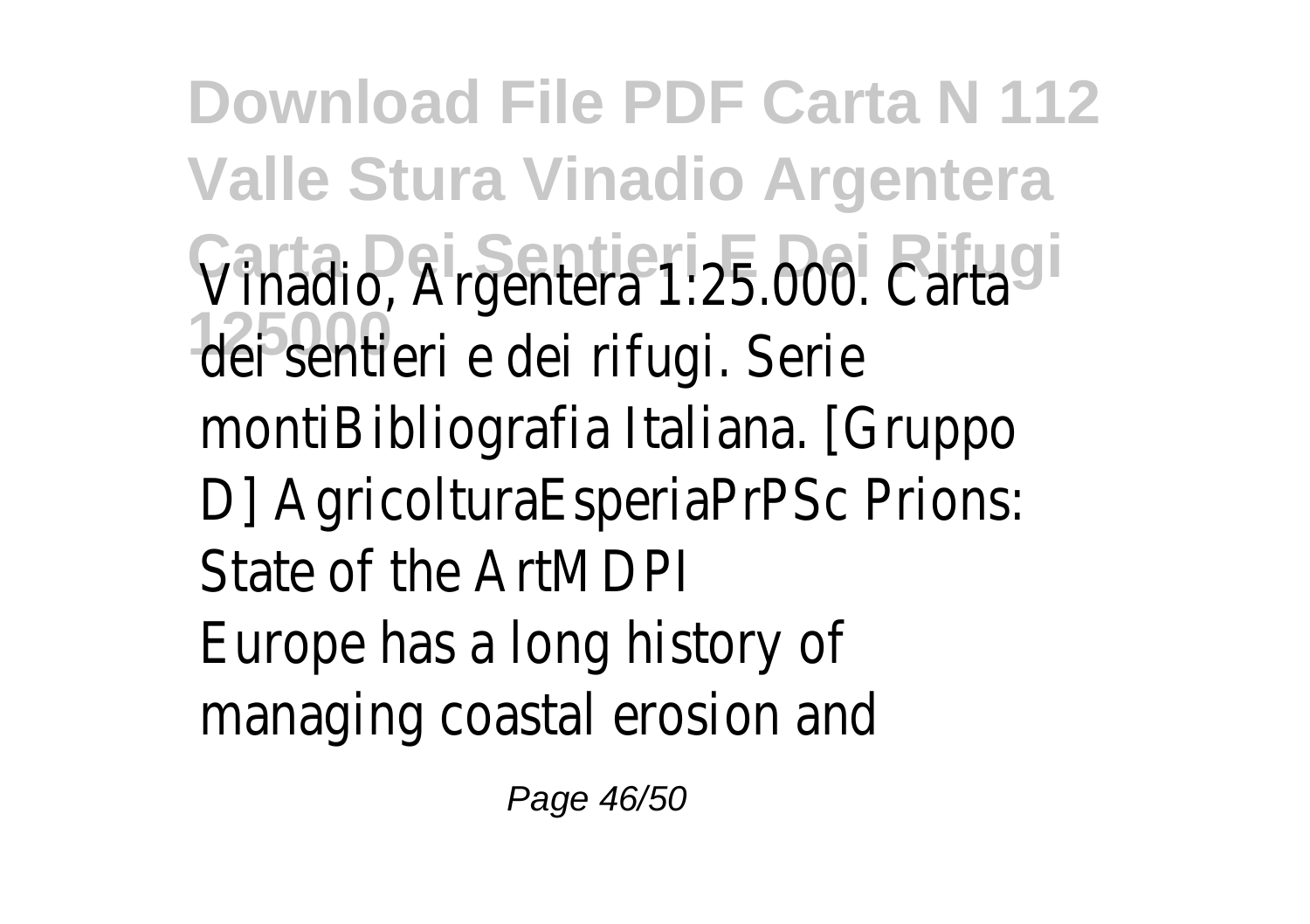**Download File PDF Carta N 112 Valle Stura Vinadio Argentera Crotection, examples including the** defences of the Venice lagoons, Mediterranean beaches and reclaimed land in The Netherlands. Climate change is now creating enhanced risks of coastal erosion through storms and rising sea

Page 47/50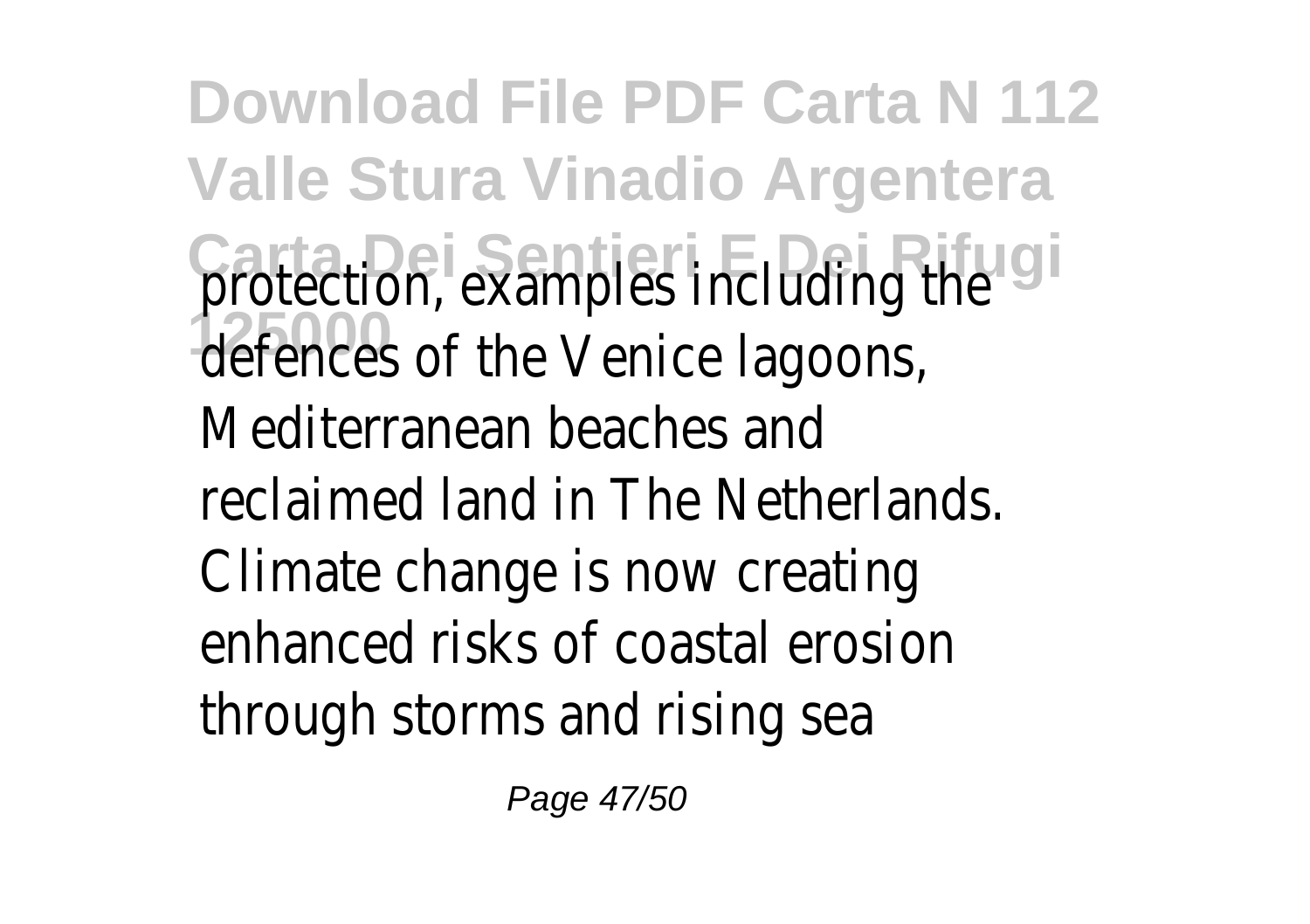**Download File PDF Carta N 112 Valle Stura Vinadio Argentera Tevels, with many initiatives being** developed to improve coastal protection. This book provides a comprehensive review of the entire coastline of Europe, from Scandinavia and the Baltic to the British Isles and north-west Europe,

Page 48/50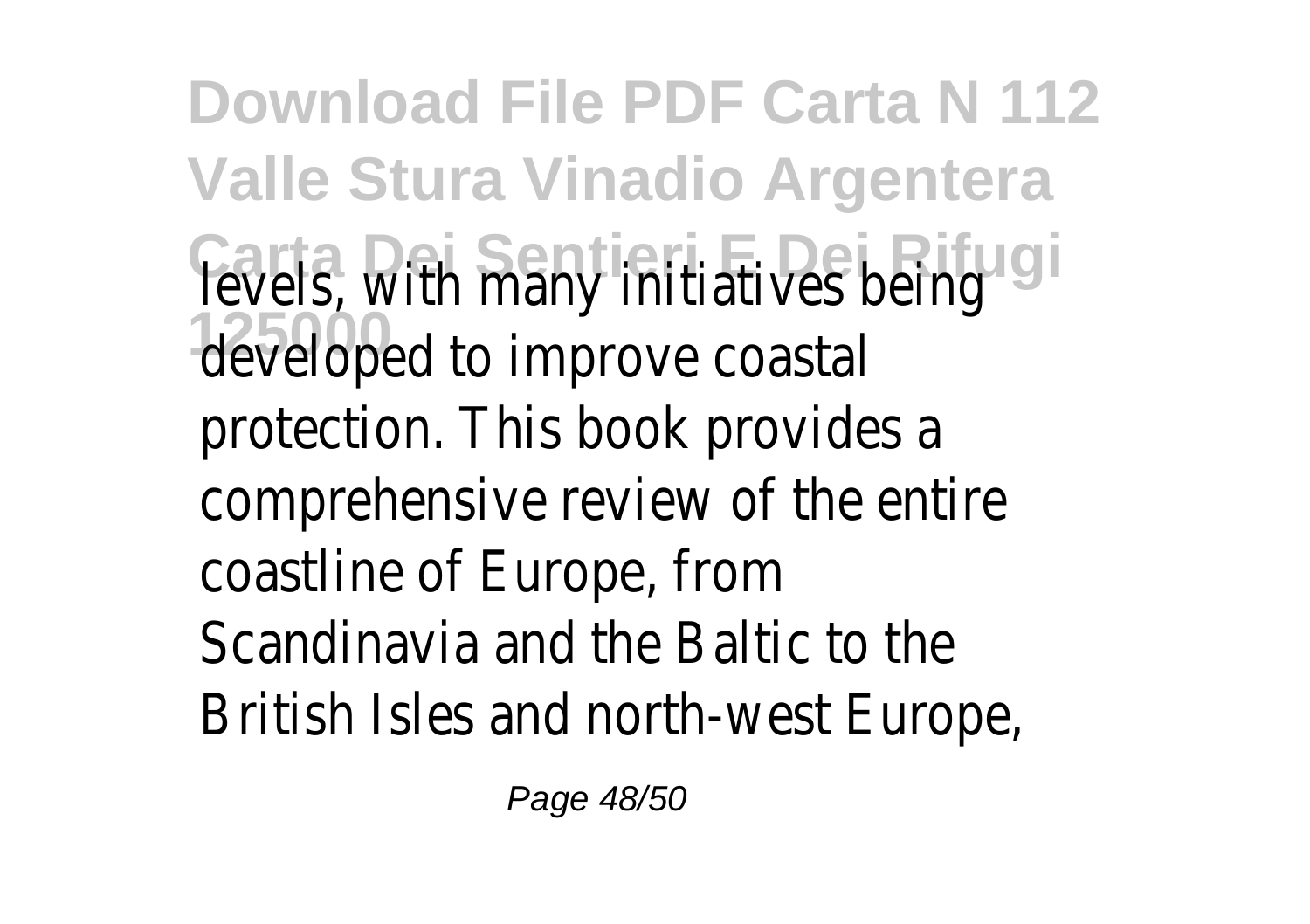**Download File PDF Carta N 112 Valle Stura Vinadio Argentera Carta Dei Sentieri E Dei Rifugi** the Iberian Peninsula, **125000** Mediterranean... medio evo 1198-1382 Storia dell'antica Torino Julia Augusta Taurinorum da Carlo Promis Methods and Applications

Page 49/50